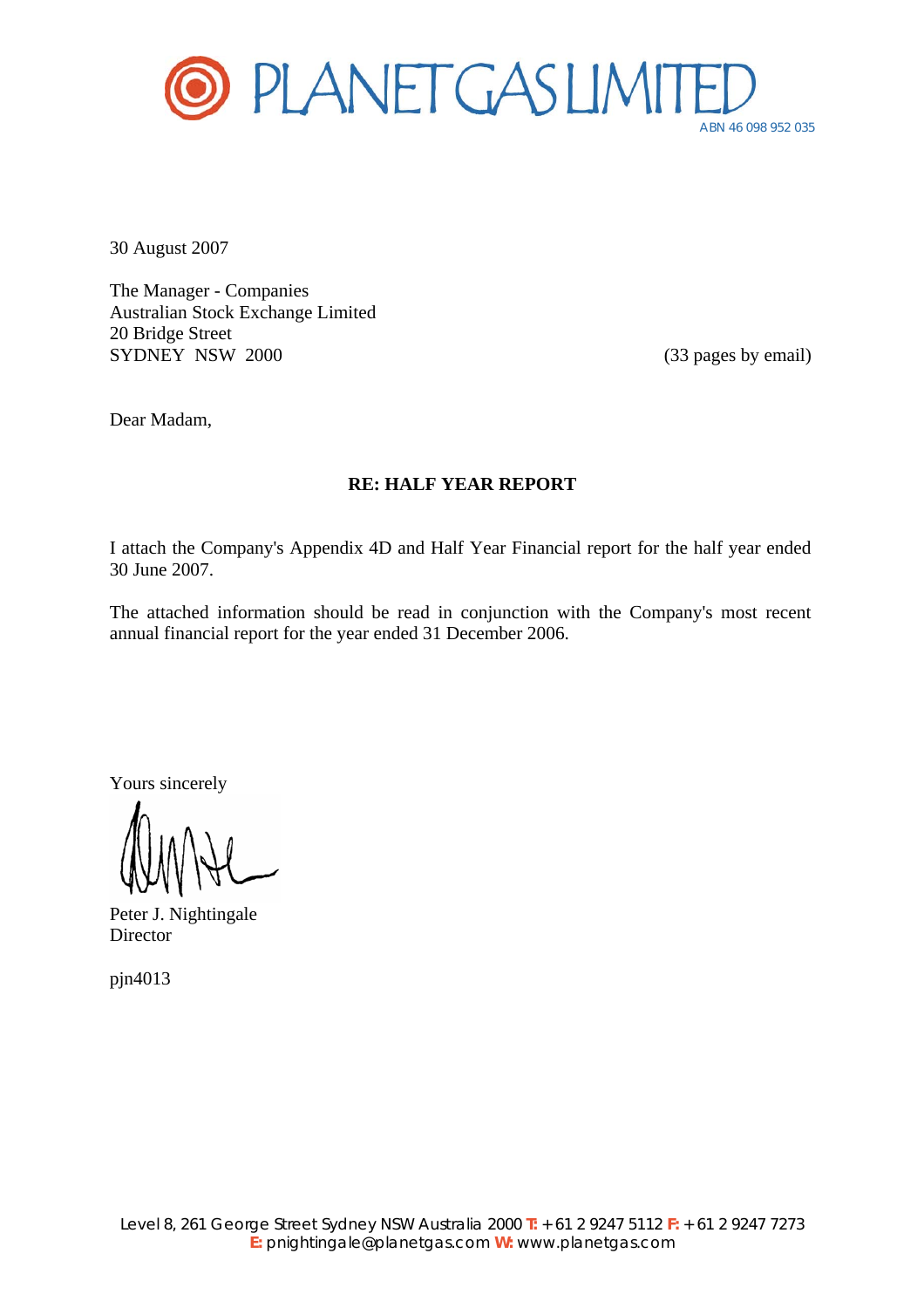# **Appendix 4D**

# **Half Year Report**

Name of entity

### **PLANET GAS LIMITED**

ABN or equivalent company reference

Financial year ended ('current period')

**46 098 952 035 30 JUNE 2007** 

### **Results for announcement to the market**

| Revenues from ordinary activities                                                                                                                                            | down                   | 44% | to | \$181,518                      |
|------------------------------------------------------------------------------------------------------------------------------------------------------------------------------|------------------------|-----|----|--------------------------------|
| Loss from ordinary activities after tax attributable to<br>members                                                                                                           | up                     | 42% | to | \$866,528                      |
| Net loss for the period attributable to members                                                                                                                              | up                     | 42% | to | \$866,528                      |
| Dividends (distributions)                                                                                                                                                    | Amount per security    |     |    | Franked amount per<br>security |
| Final dividend<br>Interim dividend                                                                                                                                           | Nil<br>Nil             |     |    | <b>Nil</b><br>N <sub>il</sub>  |
| Previous corresponding period                                                                                                                                                |                        |     |    |                                |
| Final dividend<br>Interim dividend                                                                                                                                           | N <sub>il</sub><br>Nil |     |    | Nil<br>Nil                     |
| Record date for determining entitlements to the<br>dividend.                                                                                                                 |                        | N/A |    |                                |
| Brief explanation of any of the figures reported above and short details of any bonus or cash issue or other<br>item(s) of importance not previously released to the market: |                        |     |    |                                |

Refer attached audit reviewed Half Year Financial report.

| NTA backing                                      | Current period | Previous corresponding<br>period |
|--------------------------------------------------|----------------|----------------------------------|
| Net tangible asset backing per ordinary security | $10.2$ cents   | $12.3$ cents                     |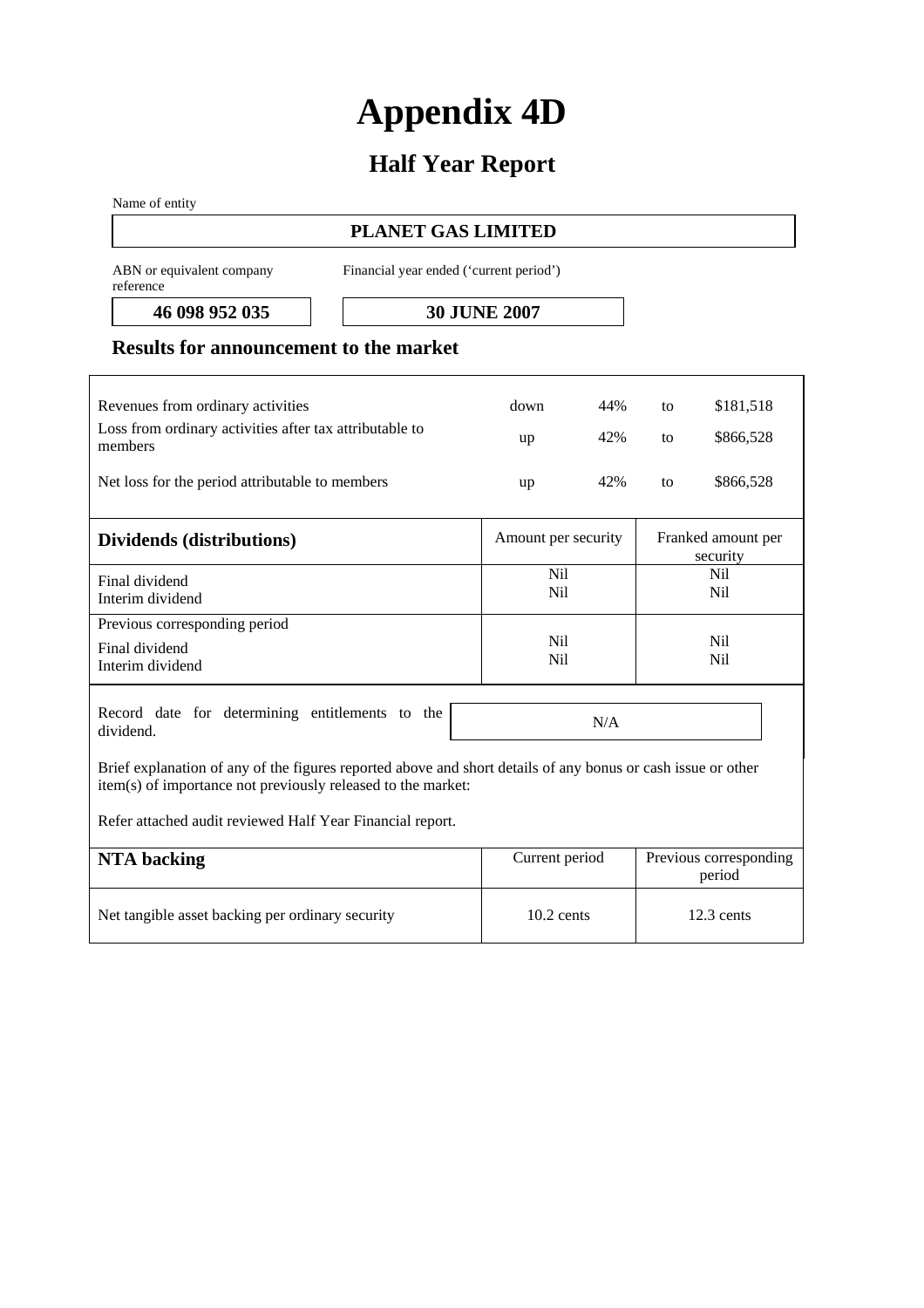### **PLANET GAS LIMITED and its controlled entities**

**A.B.N. 46 098 952 035** 

## **INTERIM FINANCIAL REPORT FOR THE HALF YEAR ENDED 30 JUNE 2007**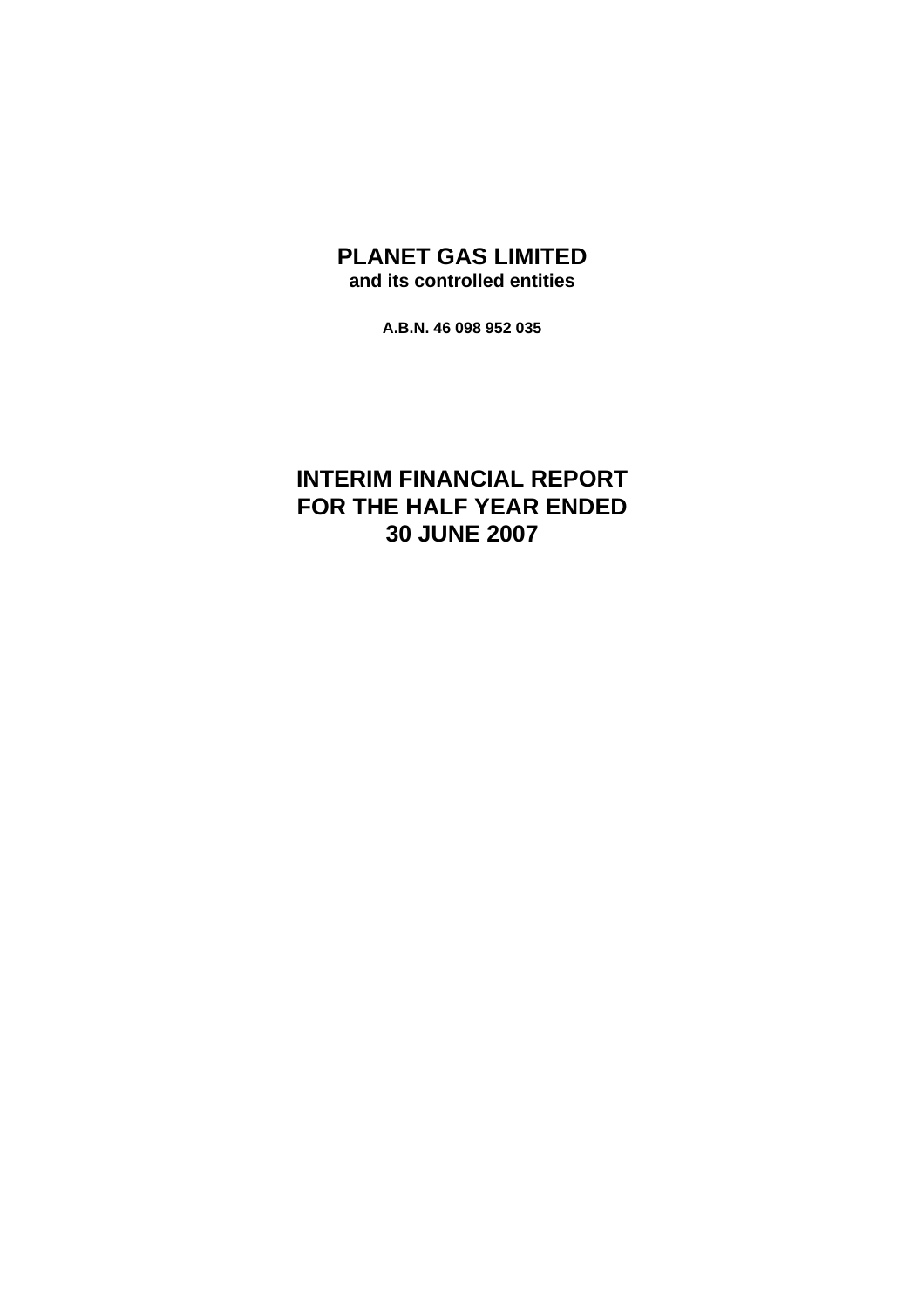### **CONTENTS**

#### **Page**

| Directors' Report                                               |    |
|-----------------------------------------------------------------|----|
| Consolidated Interim Income Statement                           | 19 |
| Consolidated Interim Statement of Recognised Income and Expense | 20 |
| <b>Consolidated Interim Balance Sheet</b>                       | 21 |
| Consolidated Interim Statement of Cash Flows                    | 22 |
| Notes to the Financial Statements                               | 23 |
| Directors' Declaration                                          | 27 |
| Independent Review Report                                       | 28 |
| Corporate Directory                                             | 29 |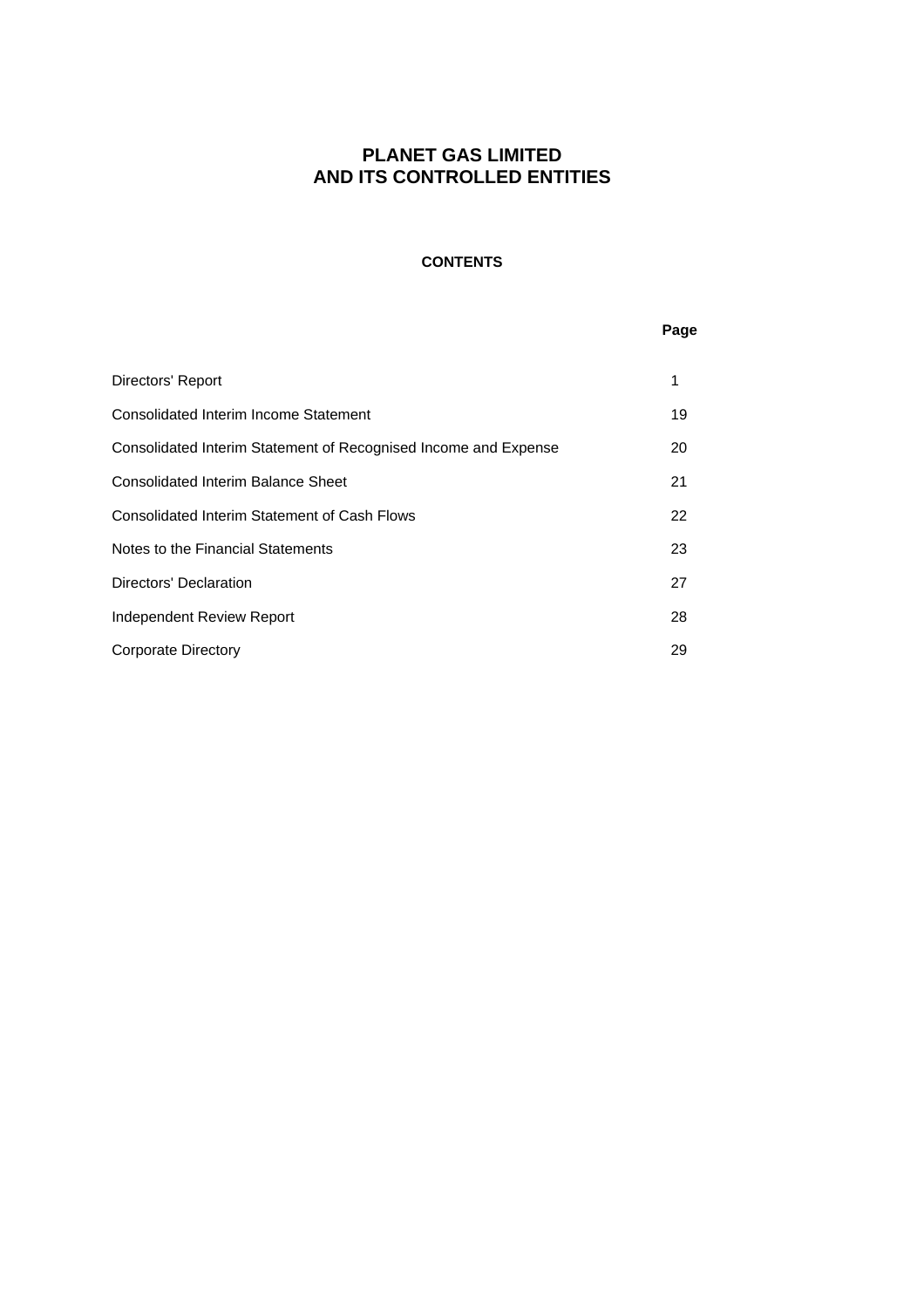### **DIRECTORS' REPORT**

The directors present their report together with the consolidated financial report and the auditors review report thereon for the half year ended 30 June 2007.

### **Directors**

The names and particulars of the directors of the Company at any time during or since the end of the half year are:

#### **Norman A. Seckold, Executive Chairman**

Director since 4 December 2001.

Norman Seckold graduated with a Bachelor of Economics degree from the University of Sydney in 1970. He has spent over 25 years in the full time management of natural resource companies, both in Australia and overseas.

Mr Seckold has been the Chairman of a number of publicly listed companies including Moruya Gold Mines (1983) N.L., which acquired the Golden Reward heap leach gold deposit in South Dakota, USA, Pangea Resources Limited, which acquired and developed the Pauper's Dream gold mine in Montana, USA, Timberline Minerals, Inc. which acquired and completed a feasibility study for the development of the MacArthur copper deposit in Nevada, USA, Perseverance Corporation Limited, which discovered and developed the Nagambie gold mine in Victoria, Valdora Minerals N.L., which developed the Rustler's Roost gold mine in the Northern Territory and the Ballarat East Gold Mine in Victoria, Viking Gold Corporation, which discovered a high grade gold deposit in northern Sweden and Mogul Mining N.L., which drilled out the Magistral and Ocampo Gold deposits in Mexico.

Mr Seckold is currently a director of Bolnisi Gold N.L. and its partly owned Canadian listed subsidiary, Palmarejo Silver and Gold Corporation, which are exploring for precious metals in Mexico, Cockatoo Coal Limited, an Australian coal exploration and project development company, Kings Minerals N.L., a company exploring for precious and base metals in Australia and its Canadian listed subsidiary San Anton Resources Inc which is exploring for precious and base metals in Mexico.

#### **Peter J. Nightingale, Executive Director, Company Secretary and CFO**

Director since 4 December 2001.

Peter Nightingale graduated with a Bachelor of Economics degree from the University of Sydney and is a member of the Institute of Chartered Accountants in Australia. He has worked as a chartered accountant in both Australia and the USA.

As a director or company secretary Mr Nightingale has, for the past 20 years, been responsible for the financial control, administration, secretarial and in-house legal functions of a number of private and public listed companies in Australia, the USA and Europe including Pangea Resources Limited, Timberline Minerals Inc., Perseverance Corporation Limited, Valdora Minerals N.L. and ETT Limited. Mr Nightingale is currently a director or company secretary of Biotron Limited, Bolnisi Gold NL, Cockatoo Coal Limited, IMD Group Limited and Palmarejo Silver and Gold Corporation.

#### **Bruce F. Riederer, Executive Director of Exploration and Development**

Director since 10 September 2003.

Bruce Riederer graduated with a Bachelor of Geoscience (Geology) degree from the University of Arizona in 1974. Mr Riederer is a professional geologist and has over 30 years' experience in the mining and resources industry.

For a number of years he has conducted a consulting practice in the management of CBM and conventional oil and gas exploration and development programs in the Powder River, Wind River and Green River Basins in Wyoming, the Cherokee Basin in Kansas, and the Gippsland and Otway Basins in Australia.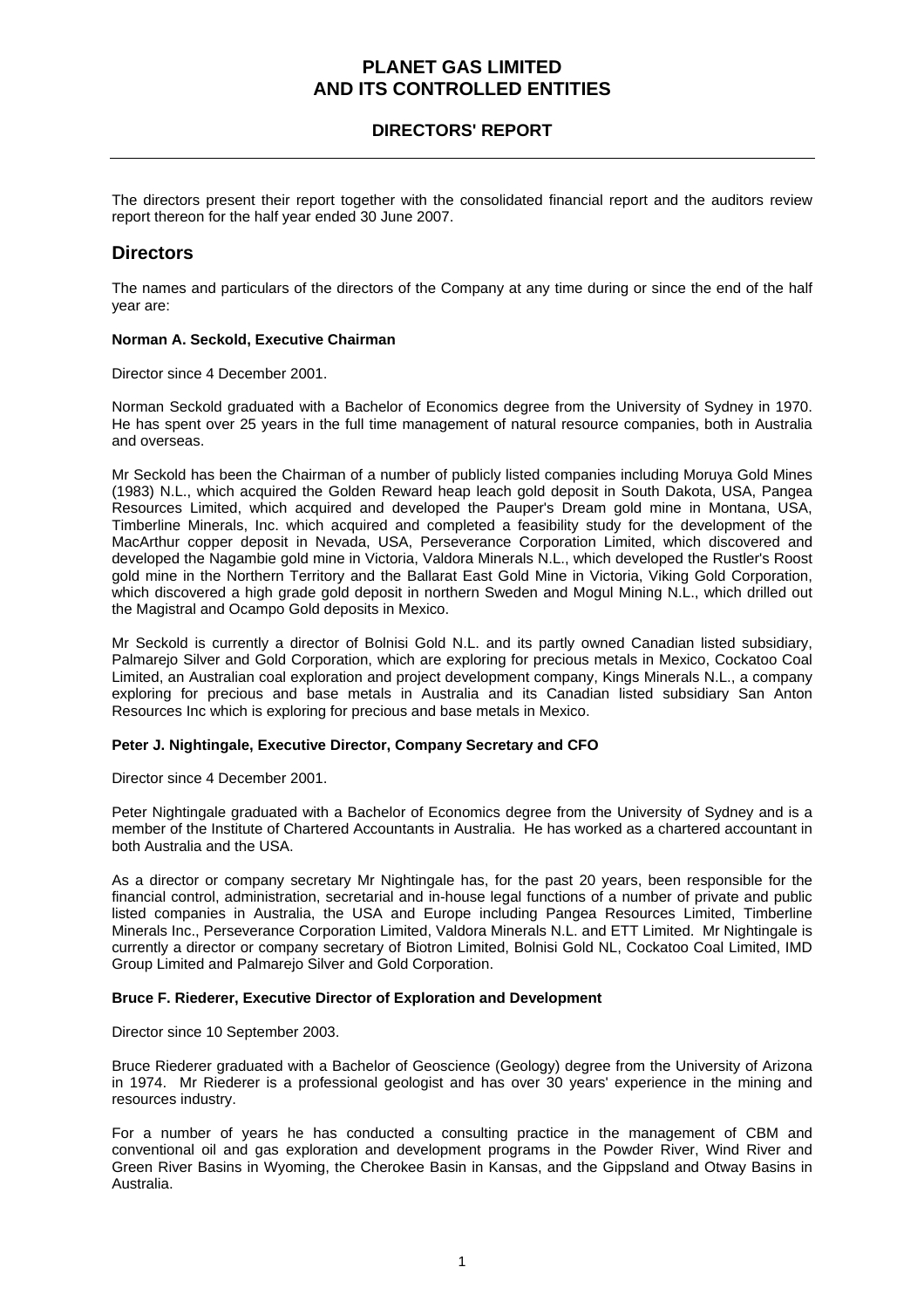### **DIRECTORS' REPORT**

#### **Anthony J. McClure, Independent and Non-Executive Director**

Director since 27 August 2003.

Anthony McClure graduated with a Bachelor of Science (Geology) degree from Macquarie University in 1986. Mr McClure has over 20 years of technical, management and financial experience in the resource sector within Australia, and internationally in project management and executive development roles. He has worked in the financial services sector and stockbroking, primarily as a resource analyst.

Mr McClure is currently a director of Bolnisi Gold N.L. and European Gas Limited.

#### **Anthony J. McDonald, Independent and Non-Executive Director**

Director since 19 November 2003.

Anthony McDonald graduated with a Bachelor of Laws degree from the Queensland University of Technology in 1981. He was admitted as a solicitor in 1982 and has been in private legal practice in Brisbane since that time.

Mr McDonald has been a director, secretary and/or legal advisor to a number of listed and unlisted public companies in the resources sector.

Mr McDonald is currently a director of Deep Yellow Limited.

#### **Norman J. Zillman, Independent and Non-Executive Director**

Director since 20 August 2002 to 13 February 2007.

Norman Zillman graduated with a Bachelor of Science Honours degree from the University of Queensland in 1966. Mr Zillman is a professional geologist with over 35 years experience in the petroleum and coal industries in Australia and internationally. He has extensive worldwide experience in oil and natural gas exploration and production having worked in Australia, the USA, Asia, and Europe. His initial training was as a petroleum geologist with international companies Aquitaine Petroleum in Papua New Guinea and Union Oil Company of California (UNOCAL) in Indonesia.

Mr Zillman was the Deputy CEO of Crusader Oil NL and was the Manager of the Petroleum Branch of the Queensland Department of Mines and Energy. Mr Zillman's most recent positions were as Managing Director of Queensland Gas Company Limited, a publicly traded CBM company in Australia and nonexecutive Chairman of Great Artesian Oil and Gas Limited. Mr Zillman is a member of the Australasian Institute of Mining and Metallurgy and the Petroleum Exploration Society of Australia.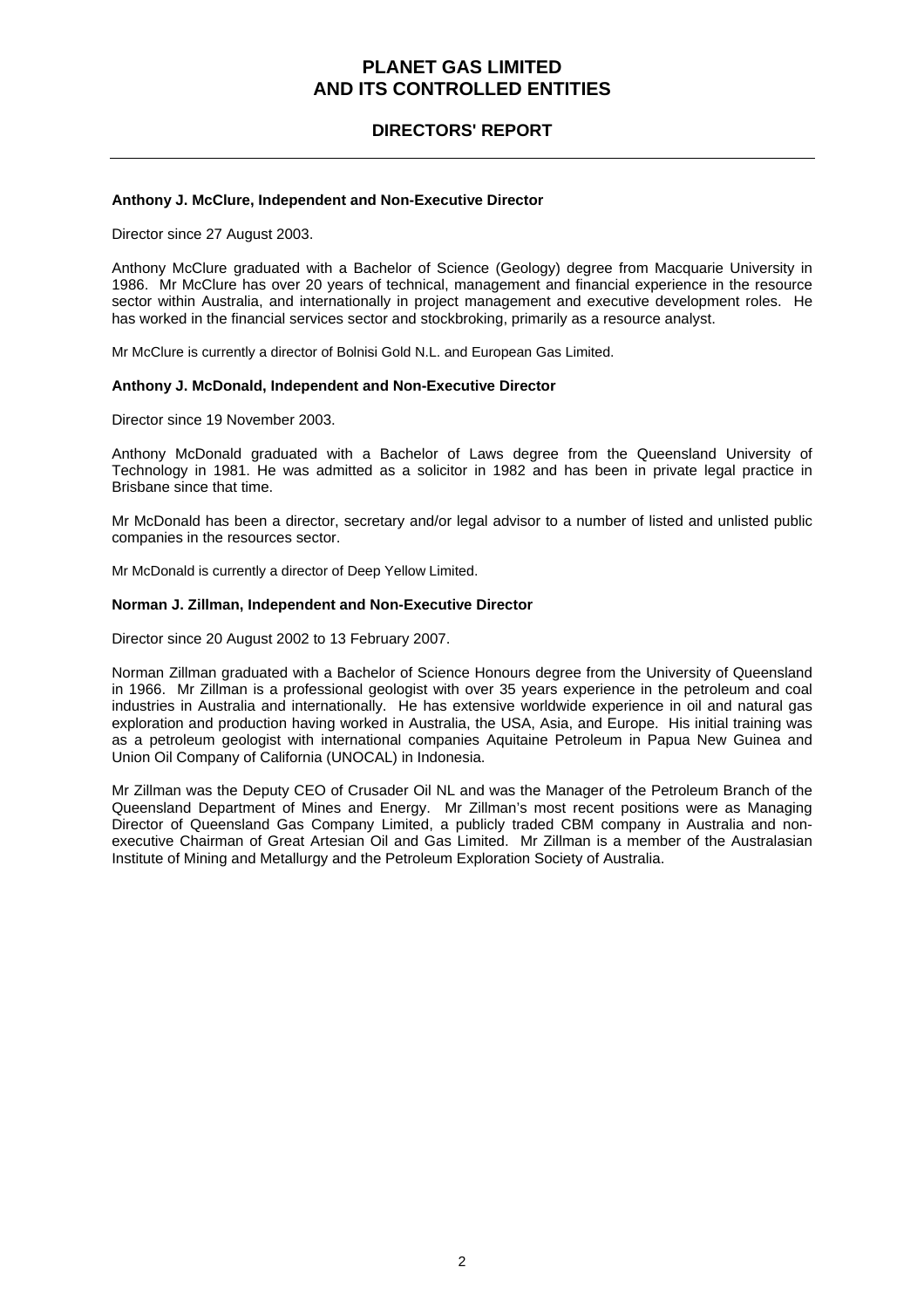### **DIRECTORS' REPORT**

### **Operating and Financial Review**

The consolidated entity has completed a number of significant achievements during the half year ended 30 June 2007 including the following highlights:

- West Esponda project tenement interest increased by 3,185 net hectares (41%) to 10,984 net hectares.
- West Esponda net GIP resources increased by 72.5 Bcf (71%) to 173.8 Bcf.
- West Esponda pilot production program dewatering continues.
- West Esponda project extension program commenced with 5 wells drilled.
- Permitting of the northern portion of the West Esponda project commenced.
- Gas production (not yet commercial quantities) increasing at East Esponda.
- Oriva Federal conventional oil and gas well completed and tied into production pipelines.
- A CDN\$50.0 million joint venture transaction to enable the development of the Company's USA projects.
- Proposed formation of a uranium company spin-off.
- Proposed sale of the Company's Australian CBM projects.

The consolidated entity is engaged in the acquisition, exploration, development, production and operation of oil, gas and coal bed methane ('CBM') properties. The Company has rights to the following tenements in the USA and Australia:

| <b>Block/Project</b> | Location                         | Area<br><b>Net Hectares</b> |
|----------------------|----------------------------------|-----------------------------|
|                      |                                  |                             |
| <b>USA</b>           |                                  |                             |
| East Esponda         | Powder River Basin, Wyoming      | 469                         |
| West Esponda         | Powder River Basin, Wyoming      | 10,984                      |
| Oriva Throne         | Powder River Basin, Wyoming      | 146                         |
| Oriva Federal        | Powder River Basin, Wyoming      | 359                         |
| <b>Skull Creek</b>   | Cherokee Basin, Kansas           | 11,573                      |
| <b>Australia</b>     |                                  |                             |
| EL 4500              | Gippsland Basin, Victoria        | 164,400                     |
| EL 4807              | Gippsland Basin, Victoria        | 2,600                       |
| EL 4859              | Gippsland Basin, Victoria        | 5,900                       |
| EL 4860              | Gippsland Basin, Victoria        | 40,500                      |
| EL 4861              | Gippsland Basin, Victoria        | 3,400                       |
| EL 4862              | Gippsland Basin, Victoria        | 2,400                       |
| EL 4877              | Gippsland Basin, Victoria        | 165,100                     |
| EL 4368              | Otway Basin, Victoria            | 48,379                      |
| EL 4369              | Otway Basin, Victoria            | 24,190                      |
| EL 4811              | Otway Basin, Victoria            | 77,800                      |
| <b>PELA 145</b>      | Willochra Basin, South Australia | 619,432                     |
| <b>PELA 146</b>      | Eromanga Basin, South Australia  | 267,786                     |
| <b>PEL 428</b>       | Gunnedah Basin, New South Wales  | 150,842                     |
|                      |                                  |                             |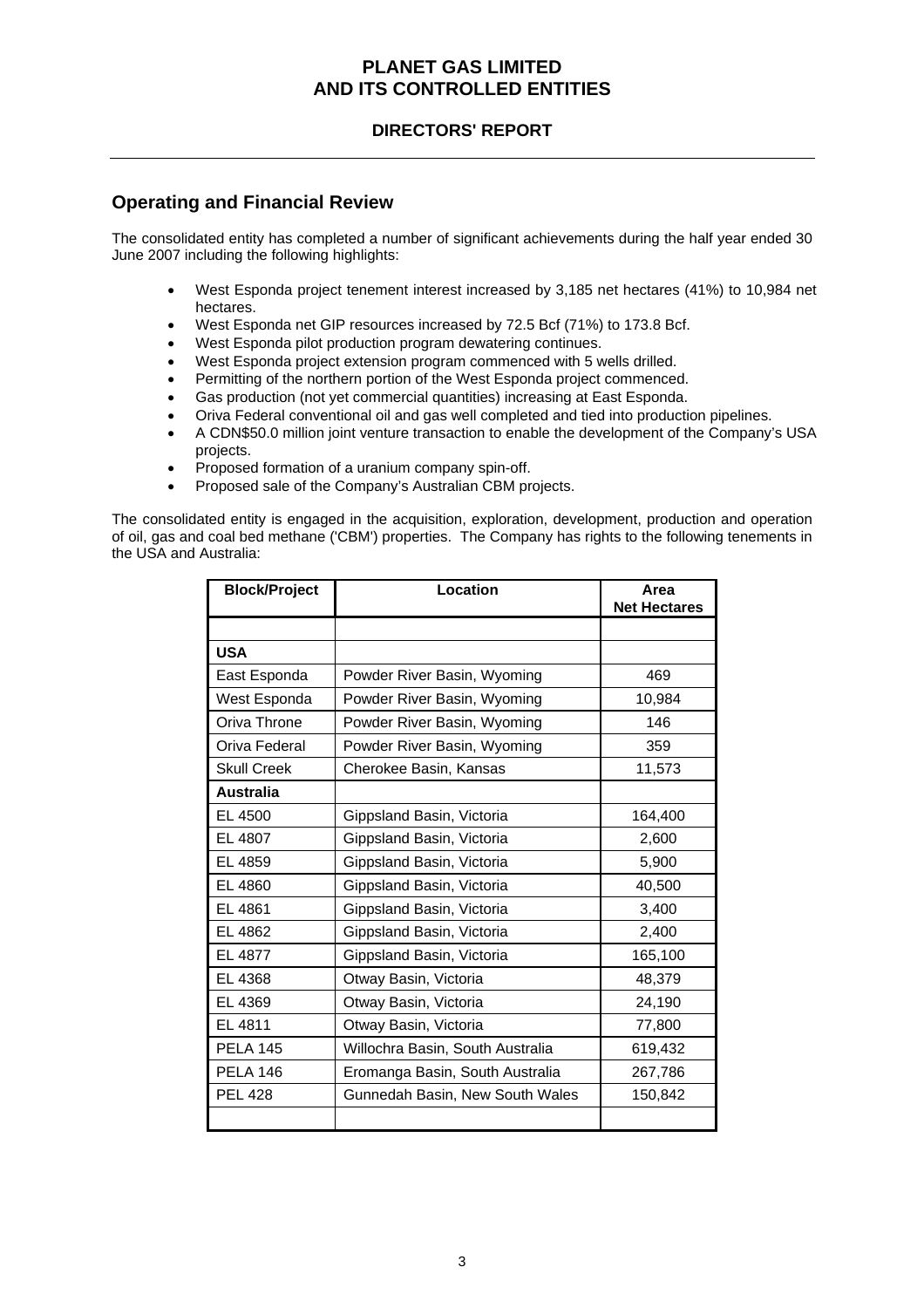### **DIRECTORS' REPORT**

#### **POWDER RIVER BASIN, WYOMING, USA**

The Powder River Basin encompasses approximately 67,000 square kilometres in the northern Rocky Mountains of the USA straddling the northeast of Wyoming and the southeast of Montana. The Powder River Basin is estimated to contain more than one trillion short tons (0.9 trillion tonnes) of coal with potential CBM resources of over 25 trillion cubic feet. CBM production in the Powder River Basin has increased at a rapid rate since 1995 with production today of around 1,100 million cubic feet per day from over 16,000 producing wells.

#### **ESPONDA PROJECT**

The Esponda Project comprises two project areas, East Esponda which has been developed under joint venture arrangements and is currently being dewatered in advance of the commencement of production and West Esponda which has begun to be developed by the completion of a pilot production program and an extension of that production program. The Esponda Project is located approximately 25 kilometres southeast of Buffalo, Wyoming, and totals 11,453 net hectares (28,303 acres) in Townships 47 to 50 North, Ranges 79 and 80 West, Johnson County, Wyoming.

#### **East Esponda**

The East Esponda project covers a total of 469 net hectares (1,160 acres). To date there have been 23 wells completed within the Company's East Esponda leasehold interests. These include 14 wells in the Big Cat Field and 9 in the Indian Creek Field. Although 3 wells are located exterior to the Company's leasehold (see diagram below), the Company retains an interest in these wells due to the State's mandated 32 hectare spacing orders in its proportional share.



The Company's East Esponda project is situated in the Western Gas Indian Creek-Big Cat fields. Since the commencement of dewatering, production ranging between ~200 to +1,000 barrels water per day per well (bwpd/well) have been produced.

Of the 12 wells in Sections 2 and 9 of this area, a varying 5 or 6 wells are now contributing to gas production, although not yet of saleable quantities. As can be seen in the table below, monthly gas production from these wells continues to increase with a significant increase in June and July production as the dewatering program continues to advance the project towards commercial production.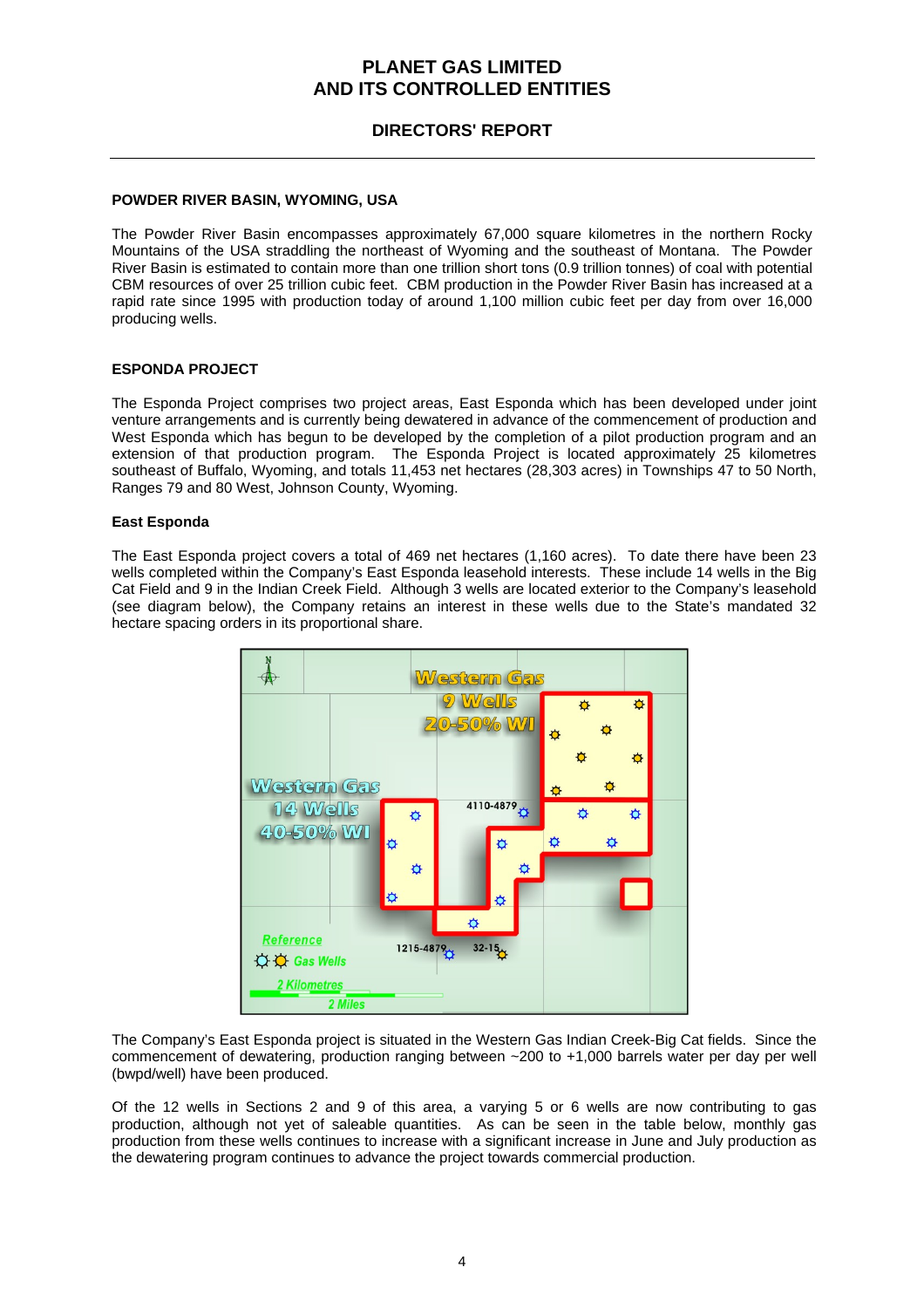**DIRECTORS' REPORT** 



#### **West Esponda**

The West Esponda Project is located approximately 110 kilometres west of Gillette, Wyoming, and totals 10,984 net hectares (27,143 acres) in Townships 47 to 50 North, Ranges 79 to 81 West, Johnson County. The West Esponda Project has the capacity for more than 340 wells on the State mandated 32 hectare (80 acre) spacing.

The West Esponda Project lies near the Powder River Basin's asymmetric structural axis, and is situated between the depositional centres of the stratigraphically higher Buffalo-Lake De Smet Coalfield to the west (Eocene Wasatch Formation) and the Gillette Coalfield (Paleocene Fort Union Formation) to the east. Thus, the more shallow Eocene-aged coals are being eroded to the east and south across the region and depositionally splitting with less ash content than its thickest member near Buffalo; and the Big George Coal, a part of the Gillette Coalfield, present at East Esponda is splitting towards the west.

Geological mapping based on the Company's previous West Esponda pilot program wells and stratigraphic bores in this area of the deep Powder River Basin estimates that between 20 to 45 metres of coal is present. This estimate is supported by results from the Company's stratigraphic drilling program which intersected gassy coal with cumulative intersections of up to 50 metres and an average of 35.4 metres, of which the Big George coal seam intervals were between 17 to 22 metres, thereby indicating that the Big George coal horizon can be extended 16 kilometres to the northwest with a total thickness correlative to that present in the western portions of the Company's East Esponda project.

Development of the West Esponda project has begun in the northern portion of the West Esponda project where the Company's tenements have the capacity for approximately 106 contiguous or near contiguous well locations. To date, 10 wells have been completed in a pilot production program and a further 8 production wells in an extension program have been permitted and are currently being drilled. During the half year, permitting of the well locations in the northern portion of the West Esponda project was commenced with the field staking of the well locations in preparation for the development of these wells which will follow the completion of the Highlands Resources Inc transaction (refer Corporate Activities below).

#### *Acquisitions*

During the half year, the Company increased its interest in West Esponda project tenement holdings by 3,185 net hectares (7,871 acres), or approximately 41%.

Ten Federal mineral leases totalling 3,153 net hectares (7,791 acres) have been conveyed from Lance Oil and Gas, a subsidiary of Western Gas Resources-Anadarko to the Company.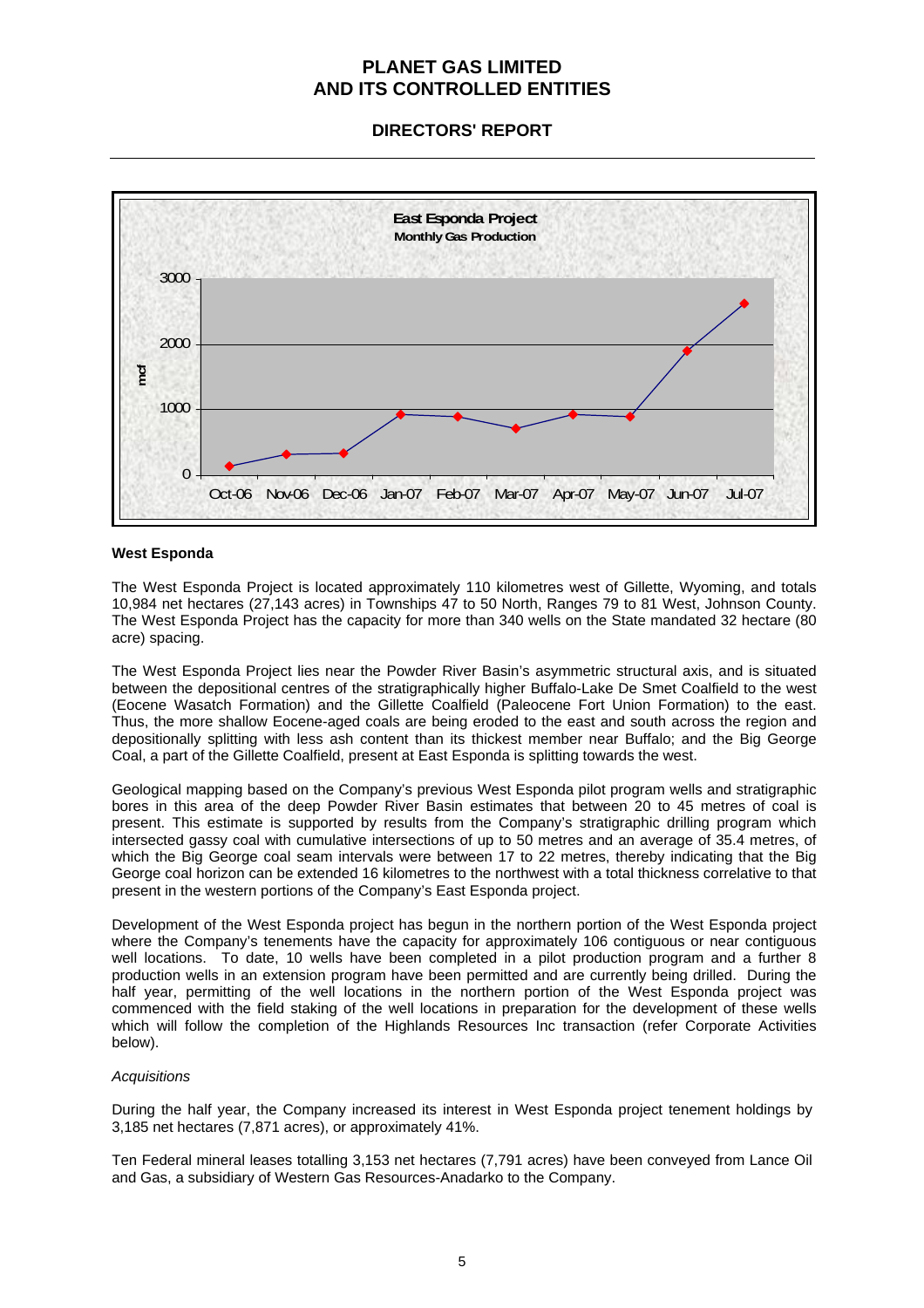### **DIRECTORS' REPORT**

The new leases, shown as Federal Leases in the map below, are situated either adjoining or within a kilometre of the Company's West Esponda tenements in Townships 48 and 49 North, Ranges 79 and 80 West, Johnson County.

These leases are not restricted to CBM, but, like the Company's Oriva Federal project which is currently developing a conventional oil and gas project, convey all oil and gas rights to the Company. While the primary CBM target is the Big George Seam at depths of approximately 600 metres, conventional oil and gas prospects to depths greater than 2,500 meters are being evaluated.

Federal leases carry a 12.5% Federal royalty and these new leases also have an additional 5.5% to 7.5% overriding royalty payable. Thus, the Company's net revenue interest in these leases ranges between 80% and 82% and averages 80.9%.

In addition to the 10 Federal mineral leases, the Company further consolidated a minority freehold interest within the Esponda leasehold during the half year. This lease comprised 32 net hectares (80 acres).



Further strategic acquisitions are currently being negotiated.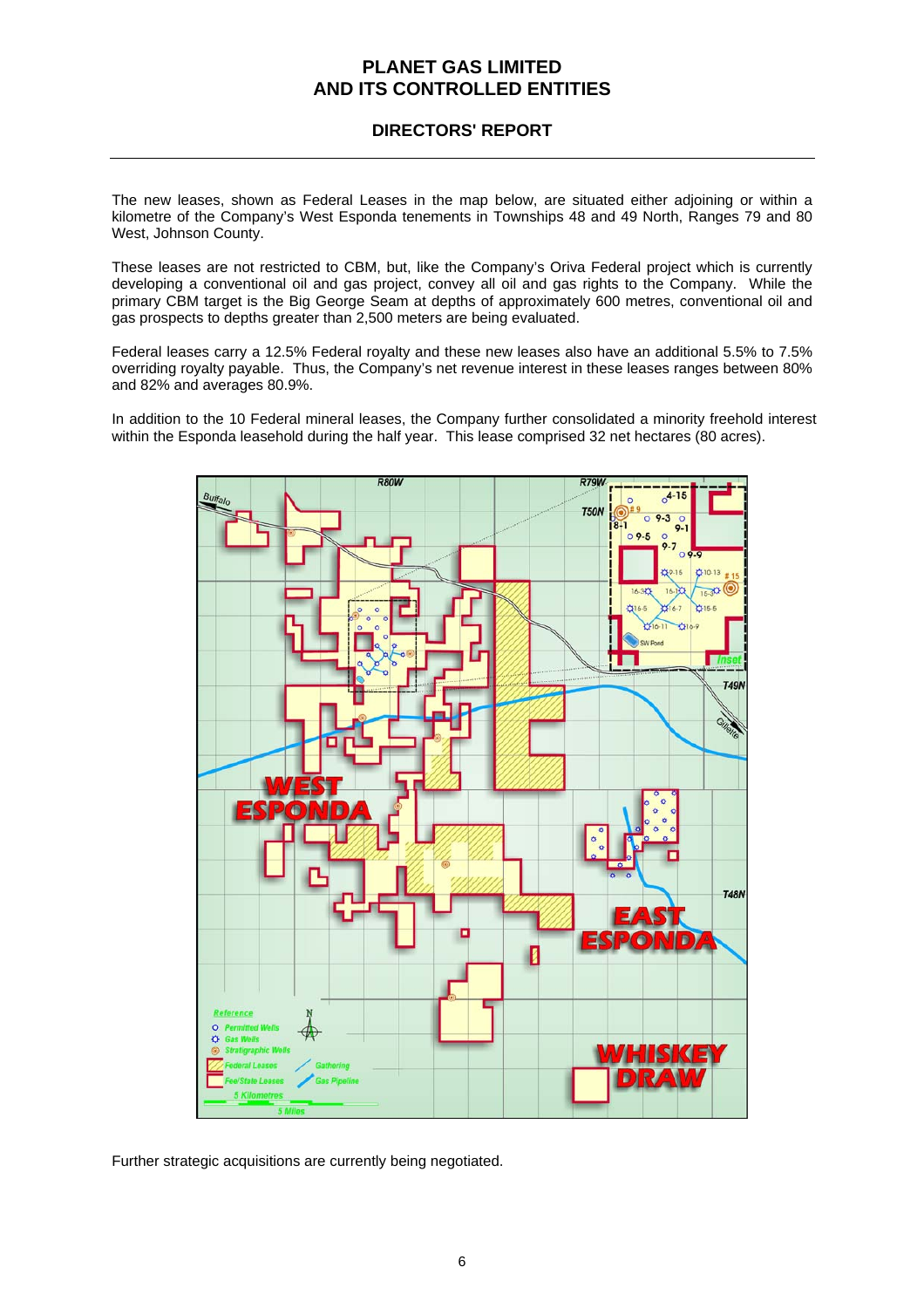### **DIRECTORS' REPORT**

#### *Gas-In-Place Resources*

A Gas-In-Place ('GIP') resource calculation, based upon volumetric calculations for the Company's new Federal lease interests, has been estimated for 3 of the 5 regionally correlated coal seams. These coal seams are the three (upper, middle and lower) units of the Big George seam.

The Company's new Federal lease interests add 89.6 billion cubic feet ('Bcf') (gross) (72.5 Bcf net) to the Company's West Esponda project's GIP resources.

The following tabulates the West Esponda project's GIP resources:

| New Federal Area<br><b>Gross GIP</b><br>(MMcf) | Previous Esponda Area<br><b>Gross GIP</b><br>(MMcf) | Total<br><b>Gross GIP</b><br>(MMcf) | Total<br><b>Net GIP</b><br>(MMcf) |
|------------------------------------------------|-----------------------------------------------------|-------------------------------------|-----------------------------------|
|                                                |                                                     |                                     |                                   |
| 89.577.8                                       | 158,650.5                                           | 248.228.3                           | 173,846.1                         |

This resource estimation was completed by Dr. Jimmy Goolsby of Goolsby, Finley & Associates ('GFA') of Casper Wyoming who are considered to be pre-eminent authorities on the CBM geology of the Powder River Basin, providing consulting services to the State's leading CBM producers and developers. Additionally, the State of Wyoming retained GFA to conduct a study of the CBM reserve potential of the Powder River Basin.

The GIP resource was calculated using 32 hectare (80 acre) blocks (legal drill spacing units), the seams' thicknesses (contour interpolation) and a gas content factor of up 100 standard cubic feet per ton depending on each coal seam's depth. The gas content factor is an estimation based on a published study by GFA completed on behalf of the State of Wyoming.

#### *Pilot Production Program*

Located in the northern portion of the West Esponda project, a pilot production program, comprising 10 wells, has been developed and is currently in the dewatering phase. The commencement of production from these wells will be assisted by the development of the 8 well extension program which was commenced in June 2007.

The sole focus of the pilot production program is CBM production from the Big George coal seam. Stratigraphic and pilot production program drilling has indicated that the Big George coal seam at the West Esponda Project is 17 to 22 metres thick. In addition, coals of 17 to 24 metres in total thickness overly the Big George coal seam. Whilst these are not intended to be produced from at this time, they will be 'behind pipe' so they can be readily accessed in the future. The stratigraphic program also intersected deeper coal units which will be valid targets for the future.

The pilot production program not only tests the most westerly extensions of the Big George coal seam in the Powder River Basin, but will provide invaluable site specific technical knowledge of the reservoir by its initial development, dewatering and production and will provide an evaluation of the completion methodologies.

During the half year, the 10 well pilot production program in the northern portion of the West Esponda project continued its dewatering period. Extreme, late northern hemisphere winter weather caused the loss of dewatering production due to two extended periods of subzero temperatures causing the generator's diesel fuel to 'gel' and the water outfall to freeze solid. As can be seen in the table below, dewatering improved towards normal levels in June 2007.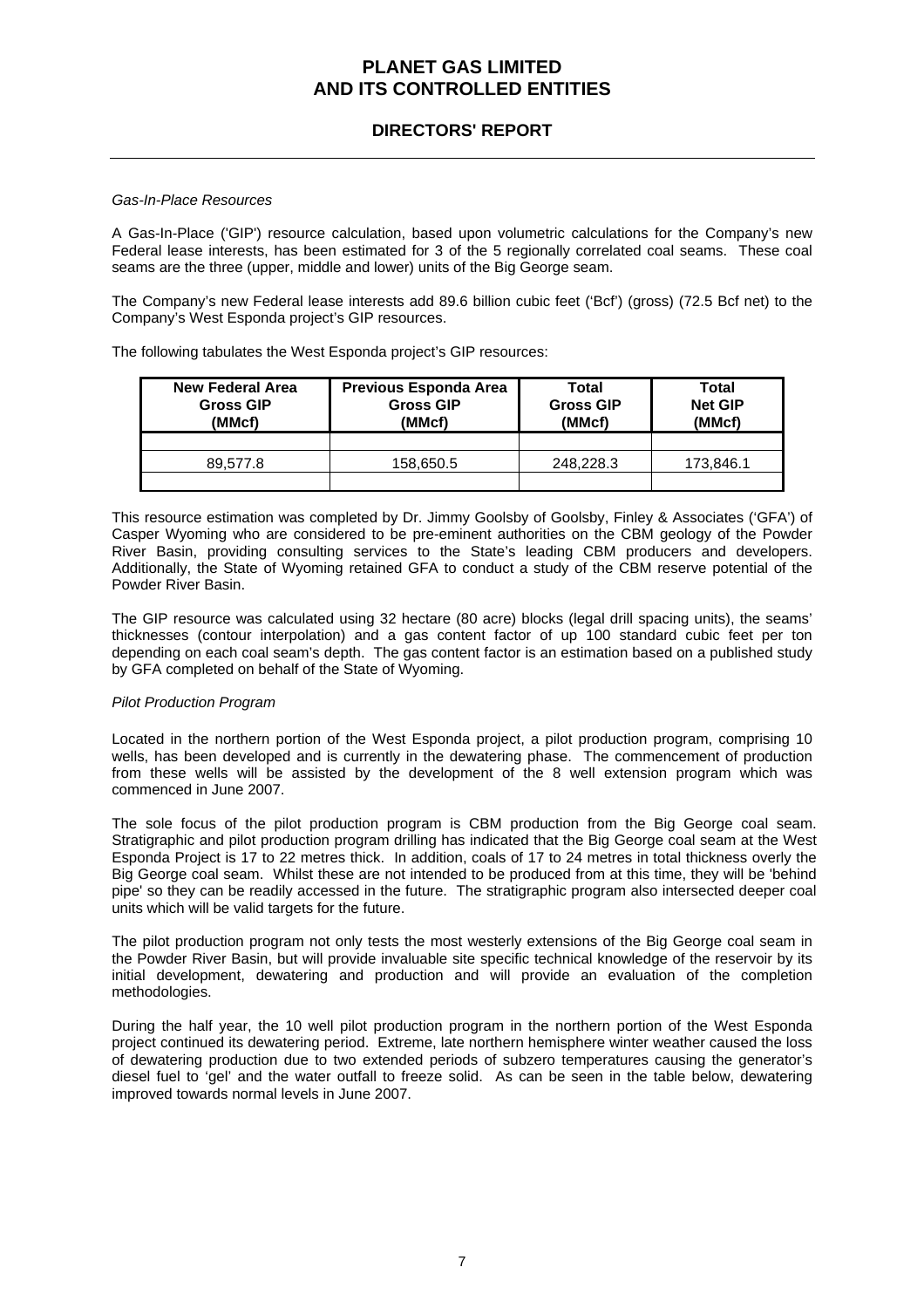**DIRECTORS' REPORT** 



#### *Extension Program*

The extension program, which comprises 8 wells drilled in a staggered offsetting pattern, will total approximately 5,500 metres of drilling was initiated in June 2007. This development is situated immediately northwest of the existing 10 well pilot production program at West Esponda.

All 8 wells will be drilled in a continuous program by the contractor Texas Wyoming Drilling of Gillette, Wyoming. As with our prior drilling programs, on-site supervision will be carried out by Goolsby, Finley and Associates of Casper Wyoming.

All wells are being fully cased on reaching total depth. Well completions, including downhole cleanup, seam perforations, formation enhancement, pump installation, and in-field reticulation are to be initiated with the completion of the drilling portion. The existing generator to power in-well pumps will be utilised for these wells.

The estimated cost to drill and complete the eight wells is US\$2.0 million with a projected monthly operating cost of US\$25,000.

Wells drilled to date have recorded the following coal seam intercept results:

| <b>Well Name</b> | <b>Total Logged</b><br><b>Depth</b><br>(metres) | <b>Total</b><br>Coal Intercepts<br>(metres) | Total<br><b>Big George Interval</b><br>(metres) |
|------------------|-------------------------------------------------|---------------------------------------------|-------------------------------------------------|
|                  |                                                 |                                             |                                                 |
| Esponda 9-5      | 700.3                                           | 31.1                                        | 14.6                                            |
| Esponda 9-9      | 671.5                                           | 32.9                                        | 14.9                                            |
| Esponda 9-7      | 662.3                                           | 35.7                                        | 17.7                                            |
| Esponda 9-1      | 662.1                                           | 31.4                                        | 13.1                                            |
| Esponda 8-1      | 680.8                                           | 29.0                                        | 13.7                                            |
| Esponda 9-3      | 671.8                                           | 39.6                                        | 21.0                                            |
| Esponda 4-15     | 671.8                                           | 35.1                                        | 15.8                                            |
|                  |                                                 |                                             |                                                 |

#### *West Esponda Permitting*

The Company is required by the Federal Bureau of Land Management's Buffalo Field Office ('BLM-BFO') to develop a Plan of Development ('POD') to conduct CBM operations on its Federal lease interests. Approximately 125 CBM production wells are able to be developed on the new Federal lease interests based on the State mandated 32 hectare drill spacing units.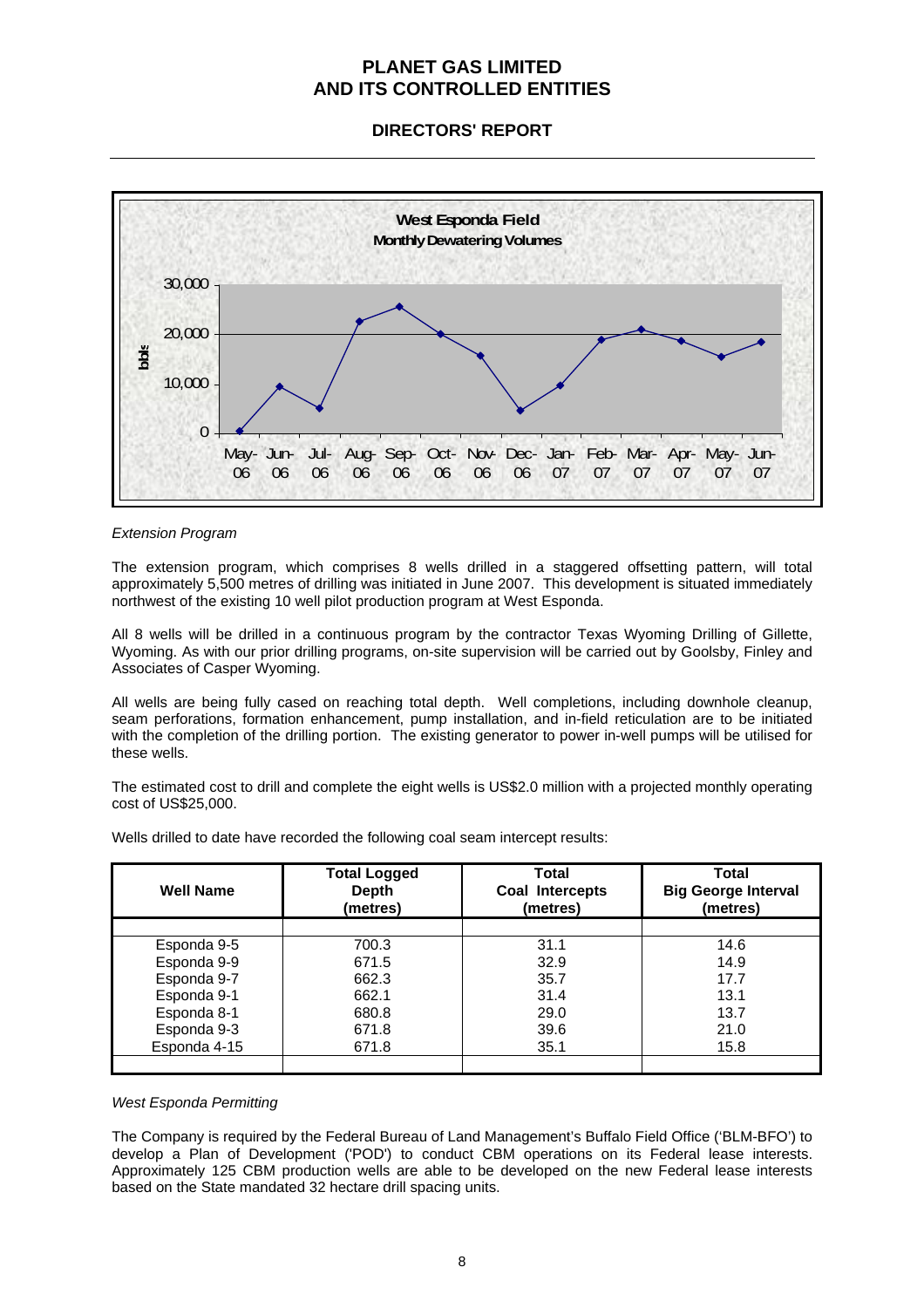### **DIRECTORS' REPORT**

To meet the specific requirements of the POD process, the Company has initiated the requisite long lead items for the POD with seasonal wildlife surveys. These will continue through the northern hemisphere's 2008 winter season. Additional studies for archaeological and cultural heritage and the development of a Water Management Plan to contain the water generated from its well dewatering program are being evaluated.

#### **ORIVA PROJECT**

The Oriva Project comprises two contiguous project areas, Oriva Throne which is in production and Oriva Federal which is in the permitting phase. The Oriva Project is located approximately 21 kilometres west of Gillette, Wyoming, and totals 505 net hectares (1,248 acres) in Sections 8, 9 and 10, Township 50 North, Range 74 West, Campbell County.

The Oriva Project contains nearly all productive coals in the Powder River Basin: Felix, Smith, and Anderson seams (depths 60 to 300 metres), Canyon/Cook and Wall seams (depths 300 to 500 metres). In addition to these primary coal bed targets, there are two deeper seams, Moyer & Danner at depths of approximately 750 metres.

The proximity of Oriva Throne to Oriva Federal is of strategic importance, not only for the addition of reserves but to the overall project development with access to existing infrastructure and operations.



In addition to the CBM potential of the Oriva Project, a conventional oil and gas prospect in the Lower Cretaceous Muddy Formation may be developed.

The proximity of Oriva Throne to Oriva Federal is of strategic importance, not only for the addition of reserves but to the overall project development with access to existing infrastructure and operations.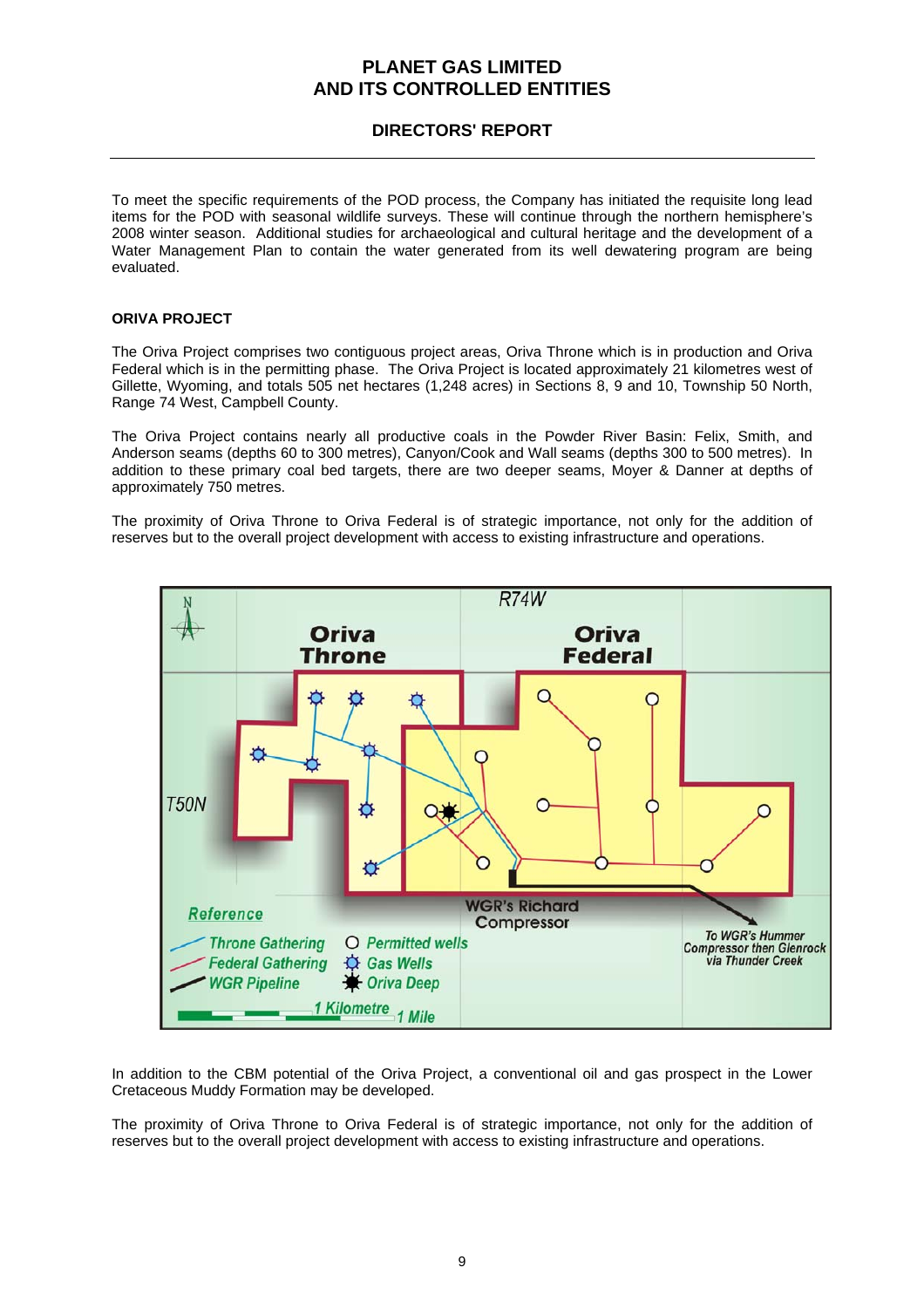### **DIRECTORS' REPORT**

#### **Oriva Throne**

The consolidated entity holds a 75.975% Working Interest (60.75% NRI) in the Oriva Throne tenements which total 146 net hectares (361 acres). Oriva Throne is operated by Emerald Operating Company and Rocky Mountain Exploration of Denver, Colorado which holds the remaining 24.025% Working Interest (19.25% NRI). The entire leasehold interest is subject to a 20% land/mineral owner royalty.

Production during the half year at Oriva Throne was from the 5 state mandated 32 hectare (80 acre) spacing CBM pad sites each of which have been developed with 3 wells, producing CBM from the Felix, Smith, Anderson and Wall Coal seams plus 3 'exception location' Wall seam wells.

CBM production for the half year was as follows:

| <b>Coal Seam</b> | <b>CBM Production</b><br>(Mcf) | <b>Net Revenue Interest</b><br>(Mcf) |
|------------------|--------------------------------|--------------------------------------|
|                  |                                |                                      |
| Anderson         | 34,311                         | 20,844                               |
| Felix            | 7,656                          | 4,651                                |
| Wall             | 2,368                          | 1.439                                |
|                  |                                |                                      |
| Total            | 44,336                         | 26.934                               |

During the half year, CBM production was sold for an average of US\$4.60 per Mcf for total net revenues of US\$123,896.

#### **Oriva Federal**

The Company holds a 100% Working Interest (85.5% NRI) in the Oriva Federal tenements which total 359 net hectares (887 acres). The entire leasehold interest is subject to a 12.5% mineral owner royalty and a 2% overriding royalty. On the basis of the State mandated 32 hectare (80 acre) well spacing, the Oriva Federal tenements have the capacity for 11 pad sites.

#### *CBM Development*

The fully permitted Oriva Federal project will develop 11 pad sites on the State mandated 32 hectare well spacing with three CBM production wells on each pad. Overall project development will involve the drilling of 33 wells totalling approximately 13,400 metres (44,000 feet), in-field piping for gas and water gathering 20,000 metres (66,000 feet), underground electrification for its pumping requirements and construction of multiple water retention reservoirs and pits. The Company's Water Management Plan provides for standard CBM style reservoirs either along or in ephemeral channels with the project designed to fully contain its water output of nearly 25,000 barrels of water per day in constructed earthen pits, called Off-Channel Containment Pits. In addition, two contracts for in-field gas compression and gas transportation to markets are in place.

#### *Conventional Oil and Gas Development*

Under the terms of a Conventional Oil and Gas Farmout Agreement, Carpenter & Sons and North Finn ('C&S-NF') of Casper, Wyoming, as Operator, earned an 81% NRI to conventional oil and gas (not coal bed methane which is retained by the Company) production in one half of the Oriva Federal leasehold by drilling test well Oriva Deep Federal No 9-8A. The completion of a second well will earn-in C&S-NF to the remaining leasehold interest.

The Company retains a 19% Net Revenue Interest which will cover all royalties (totalling 14.5%) and will retain a 4.5% Net Revenue Interest to conventional oil and gas production from the Oriva Federal leasehold. Further, for future wells, the Company has the option to convert its 4.5% NRI to a participating 20% Working Interest.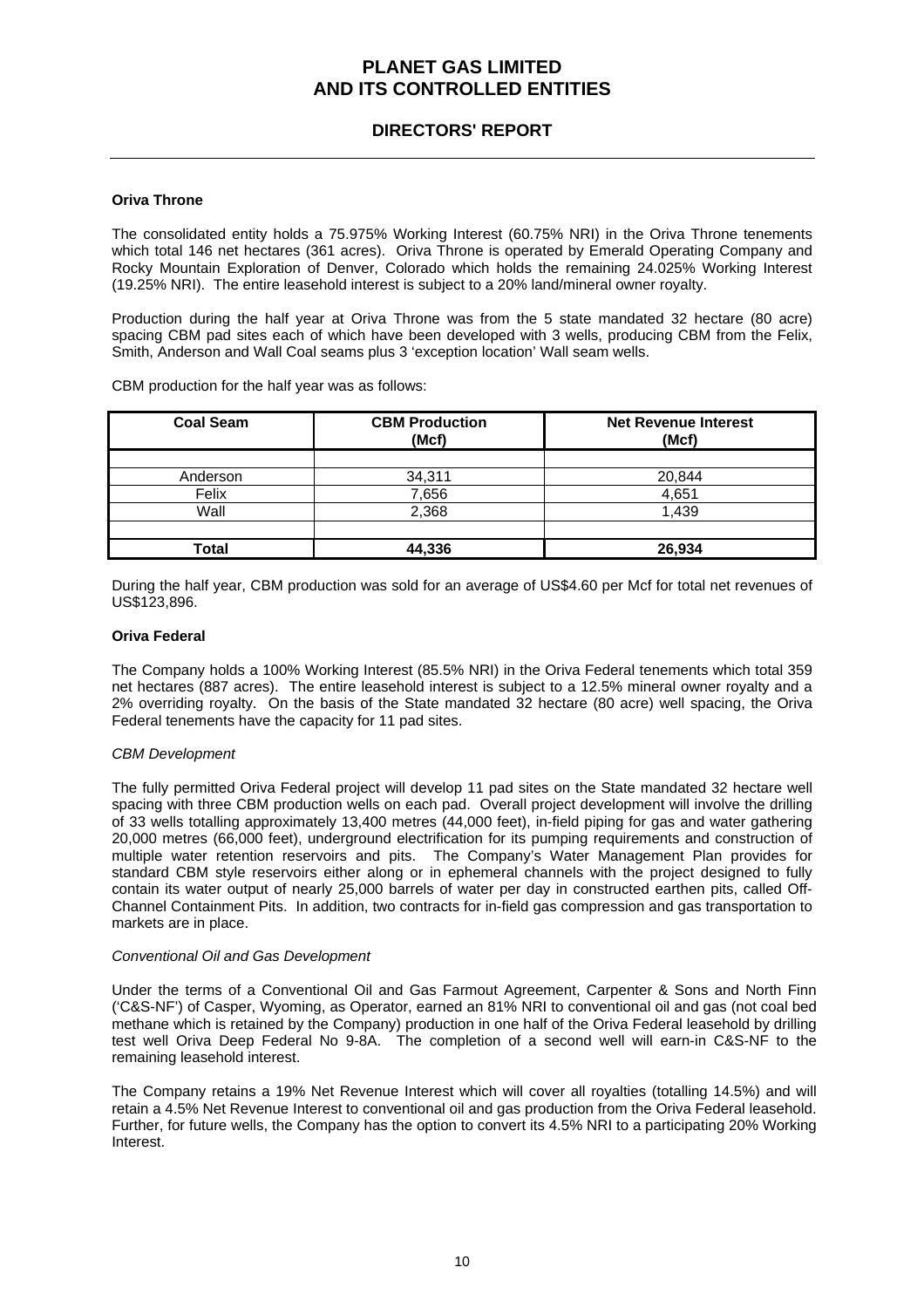### **DIRECTORS' REPORT**

Late in 2006, the Oriva Deep Federal No 9-8A conventional oil and gas well on the Company's Oriva Federal property was completed to a depth of 2,949 metres (9,676 feet). The well has been cased to 2,944 metres (9,660 feet) in the Cretaceous Muddy Formation, the primary target, as a potential natural gas and condensate or oil producer.

In addition to the primary Cretaceous Muddy Formation target, gassy Cretaceous aged fractured shales situated above the primary target were intercepted and will continue to be evaluated for potential oil and gas production. The Muddy pay zone found in Well No.9-8A is similar to that found in the nearby Amos Draw field, located 3 miles northwest, which has a cumulative production of 2.7 million barrels of oil and 67 Bcf of gas since its discovery in 1982. The Kingsbury Creek field has also produced commercial oil and gas since its discovery in 1968; it is located 1.6 kilometres (1.0 mile) mile southeast and has produced 627,000 barrels of oil and 11 Bcf of gas.

The Company has been advised by C&S-NF, as Operator, that production testing initially commenced before the Oriva Deep Federal No 9-8A well had been tied into an existing Western Gas-Anadarko pipeline which is less than 1.6 kilometres (1.0 mile) from the well. Western Gas-Anadarko has advised the Operator that it will restrict the daily gas production to its compressor due to the high pipeline pressure that the Oriva Deep Federal No 9-8A is delivering. The Operator is evaluating piping alternatives and will be continue its production testing.

Preliminary daily flow tests are producing 15 to 20 barrels oil per day and 80 to 100 Mcf of gas per day. Testing is continuing.

A second deep well is being proposed to the US Bureau of Land Management for their approval with drilling planned in the near future.

In addition to Oriva Deep Federal well No 9-8A, on the basis of 65 hectare (160 acre) spacings, there are an additional 5 Muddy well locations which are able to be developed on the Oriva Federal project.

#### **CHEROKEE BASIN KANSAS, USA**

The Cherokee Basin contains nearly two dozen Pennsylvanian aged coals with thickness ranging up to 9 metres but more typically up to 4 metres with gas contents ranging from 150 to 375 standard cubic feet per ton. The cyclic nature of the deposits makes it possible to intersect multiple coal seams in a single well. The principal CBM target coal seams occur in the Cabaniss and Krebs Formations of the Cherokee Group at depths of approximately 600 metres. The Cherokee Group coals are Pennsylvanian in age and typically of high-volatile A and B bituminous rank.

#### **SKULL CREEK PROJECT**

The Skull Creek Project is located in the western portion of the Cherokee Basin of southeast Kansas. The tenement occupies 11,573 net hectares (28,598 acres) in Cowley, Elk and Chautauqua Counties near existing infrastructure and within a receptive State regulatory regime.

The leases are not restricted to CBM, but convey all oil and gas rights to the consolidated entity. Conventional oil and gas targets may also exist in the Skull Creek Project and will be evaluated during all drilling operations. Underlying the region are Mississippian and Ordovician aged carbonates that yield conventional hydrocarbons. Also, the Ordovician sediments serve as a water disposal zone for coproduced coalbed methane water. Additional conventional hydrocarbon occurrences in the overlying strata of the Kansas City-Lancing Group are potential targets.

Field activities have been temporarily suspended due to the termination by the Company of the third party operator. The Company expects to resume field activities during the third quarter 2007. Dewatering of the Cherokee coals will recommence with an overall testing period of several months being anticipated before a final decision to drill and complete additional production wells will be made.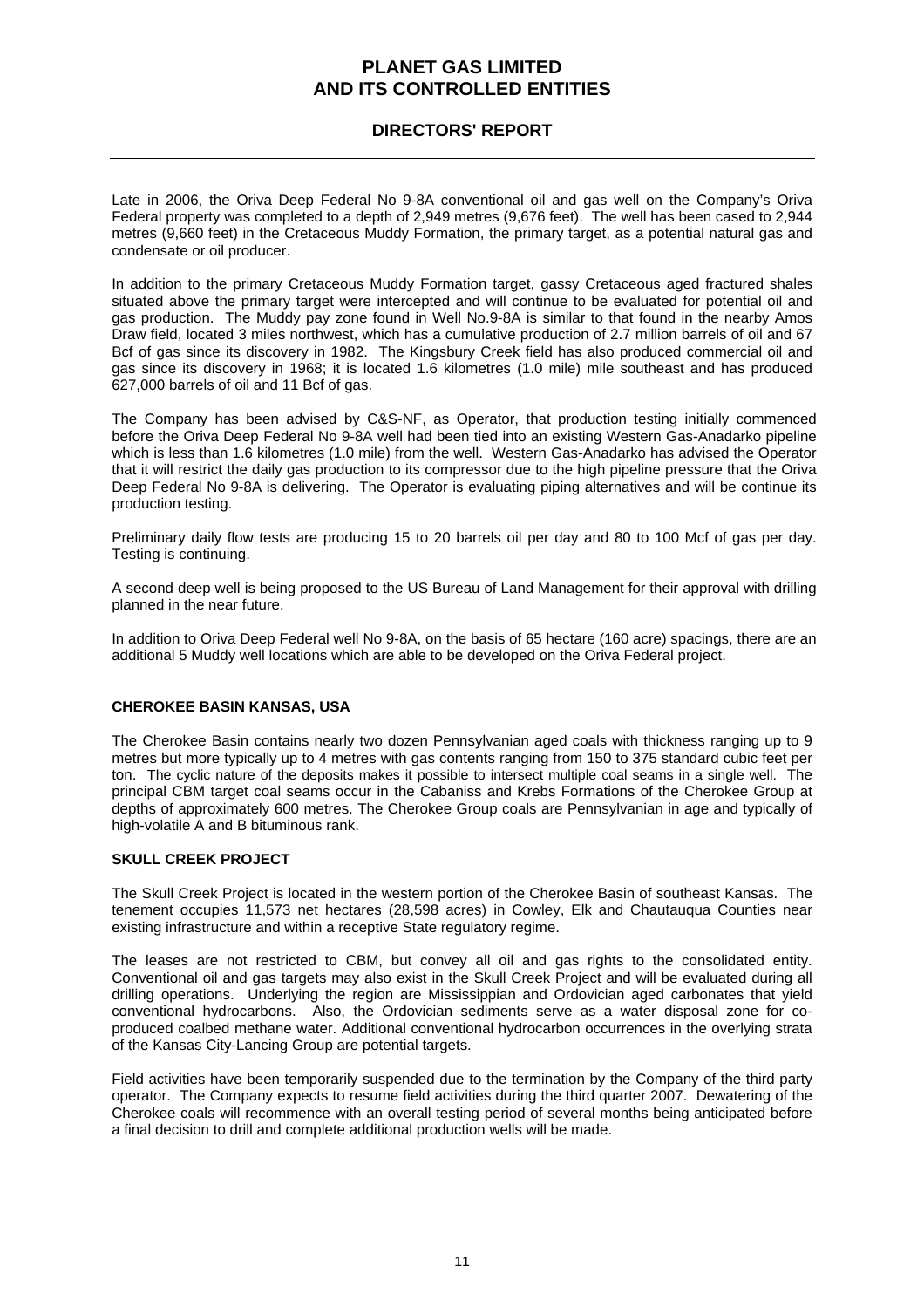### **DIRECTORS' REPORT**

#### **AUSTRALIAN OPERATIONS**

The Company holds rights to prospective CBM projects in the Gippsland and Otway Basins of Victoria, the Eromanga and Willochra Basins of South Australia and the Gunnedah Basin of New South Wales. The Company continues its data collation program leading to the development of further exploration programs in Victoria. Work programs have been prepared for ELs 4807, 4859, 4860, 4861, 4862 and 4877 in the Gippsland Basin and EL4811 in the Otway Basin. ELs 4368 and 4369 in the Otway Basin were granted in February 2007 and now form part of the active exploration program in Victoria. In addition, the Company continues its appraisal program of other potential CBM prospects in Australia.

#### **Gippsland Basin, Victoria**

The Gippsland Basin Project is located to the southeast of metropolitan Melbourne between Dandenong, Wonthaggi, Leongatha and Moe.

The CBM potential in the Gippsland Basin occurs in the black coals of the Early Cretaceous Strzelecki Group. The Gippsland Basin is a complex rift basin system with the northeast trending structural lineaments composed of anticlines, synclines, monoclines, extensional and compressional faults.

During the half year a number of tenements in Gippsland were subject to statutory reductions as prescribed by the Department of Primary Industries, Victoria. The Company now controls a total area of approximately 3,843 square kilometres.

The consolidated entity plans to drill up to eighteen stratigraphic holes totalling up to 14,000 metres on portions of its Gippsland tenements to depths of up to 1,000 metres to evaluate the prospective CBM potential of the Cretaceous Strzelecki Group. With the exception of the Cape Paterson region, the historic black coal mining centres in and around the communities of Korumburra, Outtrim-Jumbunna, Wonthaggi and Kilcunda-Woolami as well as the Koo-Wee-Rup coalfield will receive stratigraphic bore evaluations in the consolidated entity's initial evaluation.

During the half year, the work programs for ELs 4807 and 4500 were modified to facilitate the drilling of a twin hole to GS13 drilled last year. Approval for the twin hole was obtained. The Company is preparing work programs for three other leases in Gippsland.

As all of the Gippsland ELs have active registered work plans the Company will be able to continue its exploration appraisal of the Gippsland Basin.

The sourcing of a drill rig with greater depth potential has proved difficult, so further drilling is on hold. The general prospectivity of the Gippsland region for CBM has been proven by the earlier drilling but drilling equipment that is up to the task of penetrating to 900 or 1,000 metres needs to be sourced. The prospectivity of the deeper stratigraphic section, as encountered in hole GS13, is highlighted by the fact that the cumulative average coal thickness for the previous five shallow holes was 1.95 metres, while GS13 produced a cumulative coal thickness of 7.5 metres. It is important to note that the base of the prospective Strzelecki Group's coals was not reached in GS13, again due to rig limitations.

A desorption core hole is planned to be drilled in the vicinity of GS13/GS15 prior to the continuation of drilling the outstanding stratigraphic bores.

#### **Otway Basin, Victoria**

The Otway Basin Project is adjacent to the South Australian border and alongside the route of the South East Australia gas pipeline. During the half year ELs 4368 and 4369 were granted and it is now possible to start exploration work on this area which is adjacent to EL 4811.

A work program to facilitate the drilling of up to four 1,200 metre stratigraphic test holes on EL 4811 has been approved and registered with the Department of Primary Industries. Drill testing on EL 4811 is scheduled to begin as soon as the Company is able to source the required drilling rig.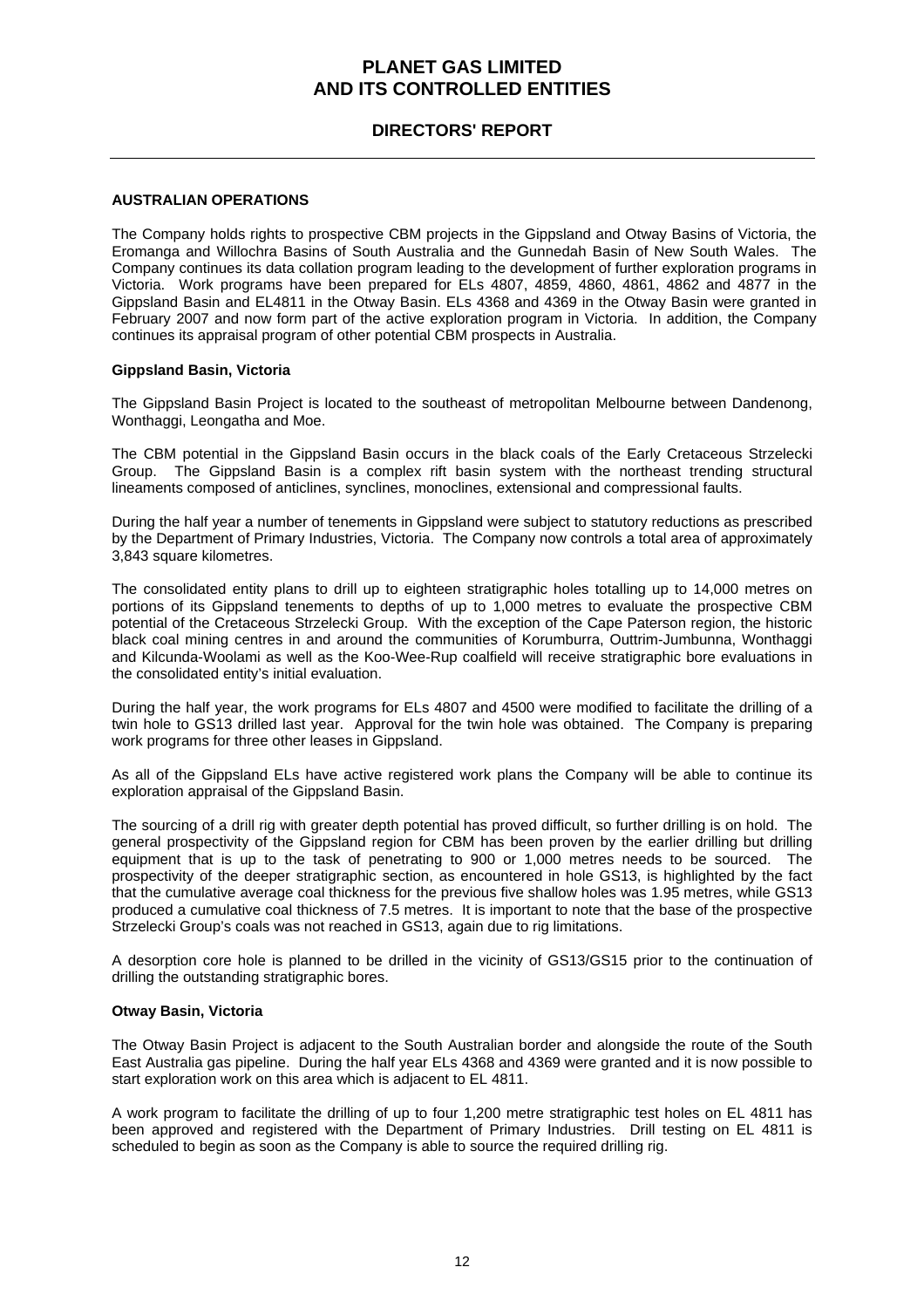### **DIRECTORS' REPORT**

#### **Gunnedah Basin, New South Wales**

PEL 428 covers an area of 6,021 square kilometres in northern New South Wales and lies immediately north and west of Eastern Star Gas Limited's ('Eastern Star Gas') PEL 238 permit which contains the Coonarah Gas Field, the Wilga Park Power Station and the Bohena coal seam gas pilot. Eastern Star Gas is funding Comet Ridge Limited's expenditure commitment at present and is the operator. No significant exploration work was completed during the half year but a planned Seismic Survey on PEL 428 was successfully completed during August 2007.

Interests in PEL 428 after Eastern Star Gas has fulfilled its earning obligation will be:

| Planet Gas Limited (through its wholly owned |            |
|----------------------------------------------|------------|
| subsidiary Davidson Prospecting Pty Limited) | <b>20%</b> |
| Eastern Star Gas Limited                     | 60%        |
| Comet Ridge Limited                          | 20%        |

#### **OTHER**

#### **Share Placements**

During the half year the Company issued 4,197,317 new shares to Cornell Capital, LP as repayment of \$1.25 million under the convertible loan agreement of 11 December 2006.

On 4 May 2007 the Company completed a placement of 9,000,000 new shares at an issue price of \$0.31 per share to raise \$2.79 million to provide funds for the continued development and exploration of the consolidated entity's CBM projects and for working capital purposes.

#### **Corporate Activities**

During the half year, the Company commenced the following corporate initiatives:

- A transaction with Highland Resources Inc.
- The proposed formation of a uranium exploration company, Callabonna Uranium Limited.
- The proposed sale of the Company's Australian CBM projects to Greenpower Energy Limited.

#### *Highland Resources Inc. Transaction*

A Letter of Intent was executed with Highland Resources Inc ('Highland') (TSX-V: HI.P), a Canadian capital pool company listed on the TSX-Venture Exchange ('TSX-V') whereby it is proposed that Highland will enter into a Joint Venture Agreement with the following material terms:

- The Company will remain as operators of the Company's USA projects during the term of the Joint Venture Agreement.
- Highland will have the right to earn a 50% interest in the Company's USA projects by spending CDN\$50.0 million over a 5 year earn in period, subject to certain milestone events.
- Subject to achieving the milestone events, Highland or its subsidiaries will have the right to buy out the Company's USA projects by the issue of 66.0 million Highland shares and 10.0 million 5 year warrants, each exercisable to acquire 1 Highland share at CDN\$1.00.

Highland's CDN\$50.0 million earn in milestone events are as follows:

- CDN\$8.0 million per annum expenditure for 5 years on the projects held by the Company's USA subsidiaries.
- CDN\$2.0 million per annum payment to the Company for 5 years with the first payment in 15 months.

Highland will earn a 10% interest in the joint venture over the Company's USA projects for each CDN\$10.0 million of expenditure.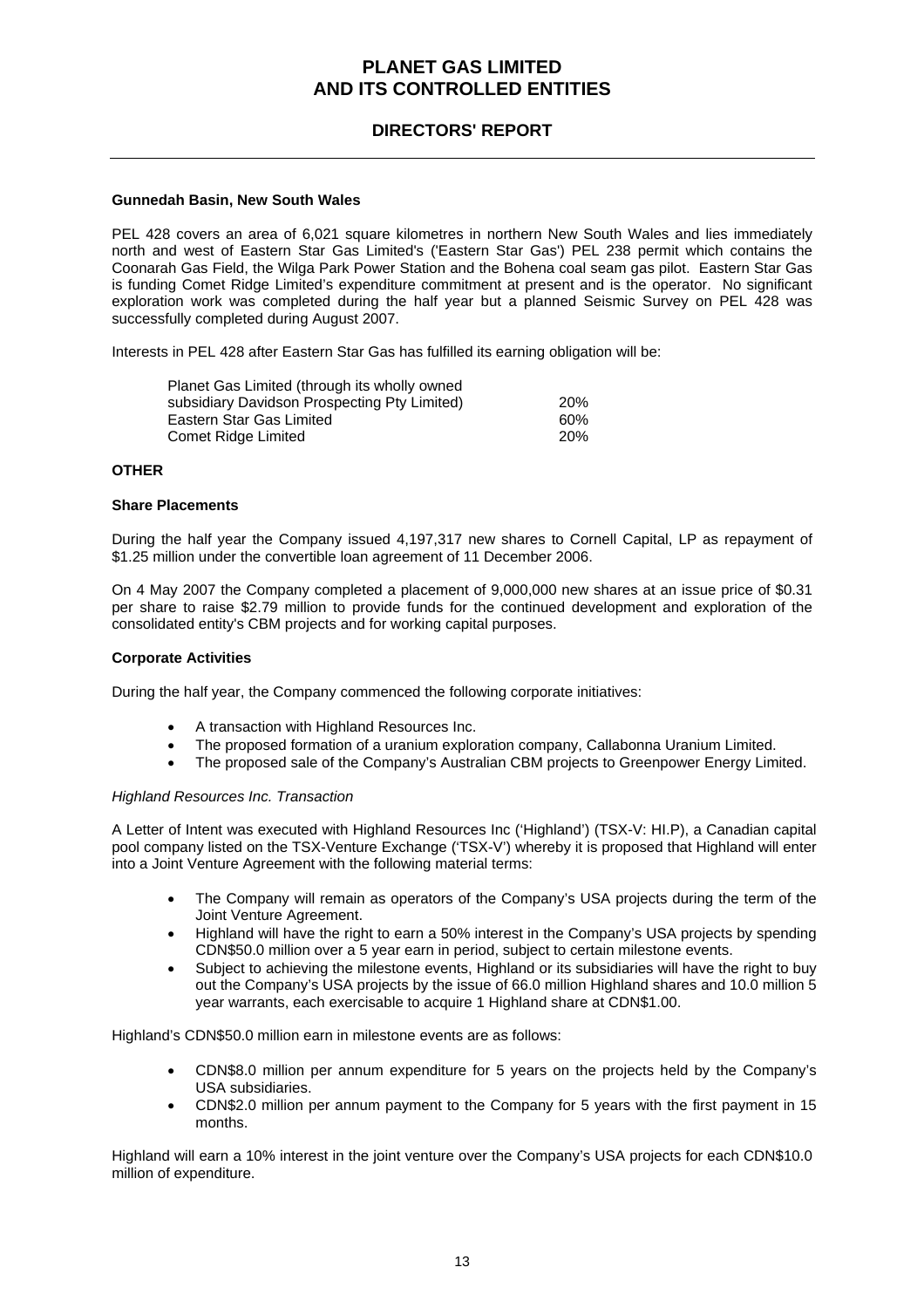### **DIRECTORS' REPORT**

Completion of the Joint Venture Agreement is subject to a number of conditions precedent, including satisfactory completion of due diligence reviews by the Company and Highland and receipt of any necessary regulatory approvals.

Highland is a Canadian Capital Pool Company (as defined by the TSX-V Policy 2.4) which was incorporated on 7 June 2006. Its principal business is the identification and evaluation of assets or businesses with a view to completing a Qualifying Transaction for the purposes of satisfying the listing requirements of the Canadian TSX-V. It is expected that this proposed transaction will act as a Qualifying Transaction.

Highland currently has the following equity securities on issue:

| Fully paid ordinary shares | 4,000,001 |
|----------------------------|-----------|
| 5 year CDN\$0.20 options   | 400.000   |
| 2 year CDN\$0.20 options   | 200,000   |

Dundee Securities Corporation ('Dundee') has agreed to act as agent in connection with a best-efforts financing (the 'Financing') of up to 20.0 million Highland units (the 'Units') at a price of CDN\$1.00 per Unit for total gross proceeds of up to CDN\$20.0 million, where each Highland Unit will be comprised of one common share in the capital of Highland (a 'Common Share') and one-half of one Common Share purchase warrant (each whole Common Share purchase warrant a 'Warrant'). Each Warrant will entitle the holder thereof to acquire one Highland common share for a period of 24 months following the closing of the offering at an exercise price of CDN\$1.40.

In addition, Dundee will have the option (the 'Agent's Option') to sell an additional 5.0 million Units at CDN\$1.00 per Unit exercisable at any time up to the closing of the Financing.

In consideration of the services provided by Dundee in connection with the Financing, Dundee will be entitled to receive a cash commission equal to 6% of the gross proceeds raised under the Financing and that number of broker warrants (the 'Broker Warrants') equal to 6% of the number of Units issued pursuant to the Financing. Each Broker Warrant will entitle the holder thereof to acquire one Unit at CDN\$1.00 per Unit for a period of 24 months following the closing of the Offering.

The closing of the Financing is conditional upon, among other things:

- Highland entering into the Joint Venture Agreement with the Company on substantially the terms set forth in the Letter of Intent between the Company and Highland.
- The entering into of the JV Agreement will constitute a 'Qualifying Transaction' (as such term is defined in the TSX-V Corporate Finance Manual) for Highland.
- Each of Messrs James Crombie, David Fennell and Bruce McLeod, shall have been appointed or elected to the Board of Directors of Highland.

#### *Callabonna Uranium Limited IPO*

The Company entered into a binding Heads of Agreement with Touchstone Management Pty Ltd ('Touchstone') to form the basis of a company, Callabonna Uranium Limited ('Callabonna'), which is proposed to be listed for quotation by the Australian Stock Exchange Limited ('ASX').

Callabonna's operating activities will be focused on uranium exploration, initially in South Australia and the Northern Territory.

Planet shareholders will be offered an entitlement to participate in the Callabonna IPO and Planet will hold approximately 23.3% of Callabonna after a proposed \$10.0 million IPO capital raising.

In summary, Planet and Touchstone have rights to exploration licences and exploration licence applications with uranium potential totalling approximately 8,835 square kilometres in South Australia and the Northern Territory ('Project Area').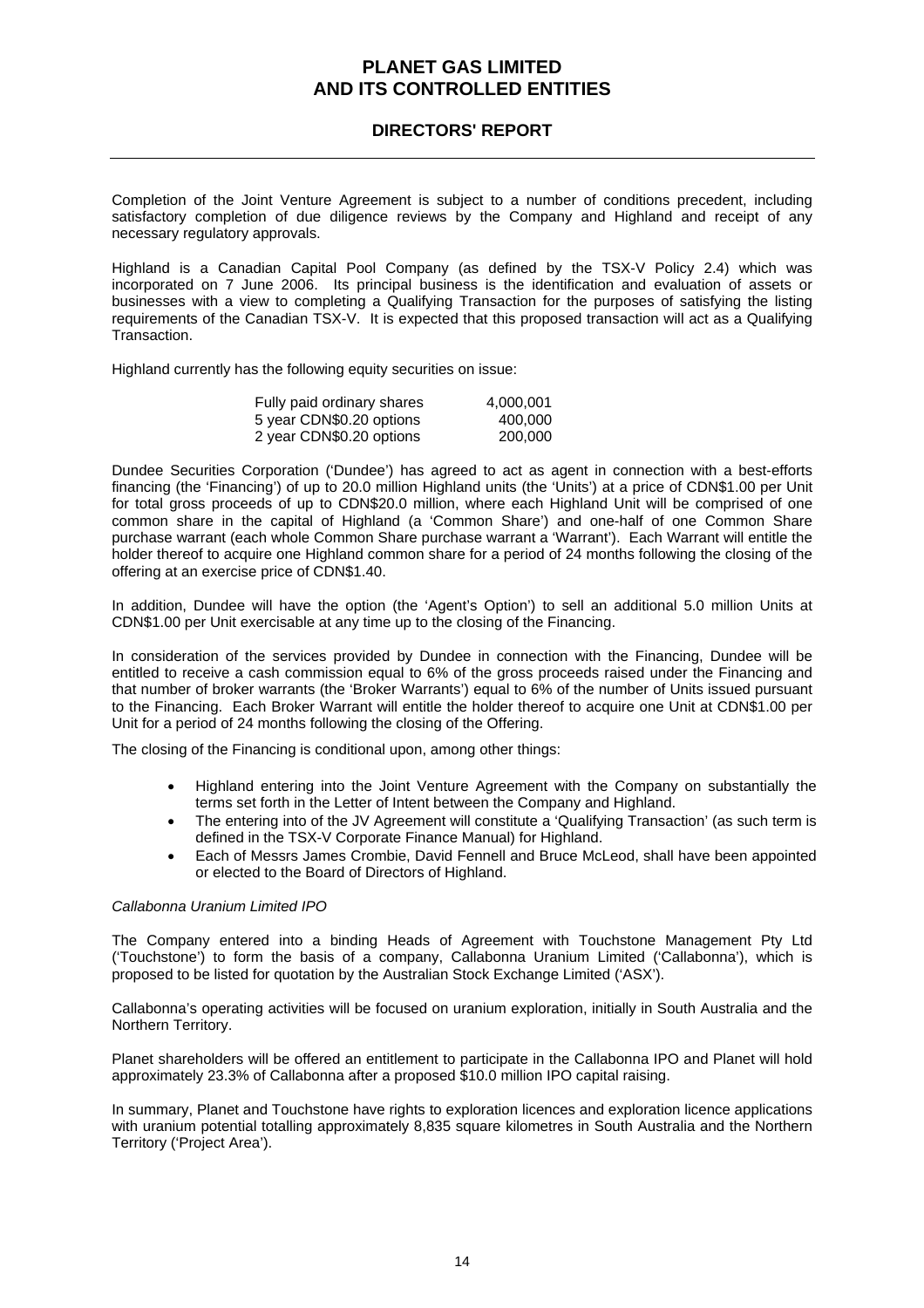### **DIRECTORS' REPORT**

Planet and Touchstone have agreed to sponsor an IPO of Callabonna. In the event that the Callabonna IPO is not completed by 1 November 2007, Planet and Touchstone will explore and exploit the Project Area by way of a joint venture whereby Planet can earn a 70% interest in the joint venture by expenditure of \$8.0 million within 4 years.

In addition to Planet assigning its exploration licence application areas to Callabonna, Planet has reimbursed Touchstone \$120,000 for prior expenditures and will issue 4.0 million Planet shares to Touchstone or its nominees.

Planet will fund exploration to a minimum extent of \$350,000 on the Project Area over the next four months. This expenditure will be reimbursable from the proceeds of a successful Callabonna IPO.

Touchstone will receive a royalty on production and sale of all minerals as follows:

- Minerals other than uranium at a 2% net smelter return.
- Geothermal energy at 2% of gross sales.
- Uranium on a sliding scale from 0.5% (if the uranium price is less than \$20 per pound) increasing to 5.0% (if the uranium price is \$200 per pound or greater).

Callabonna's commercial intent and principle business will be the exploration and exploitation of the uranium potential of the Project Area.

Under the proposed IPO, which is to be completed by 1 November 2007, 50.0 million shares will be offered at \$0.20 per share to raise \$10.0 million (with a minimum of \$8.0 million after costs of the issue). Oversubscriptions will be considered at the time of completion of the IPO documentation.

On the basis of a \$10.0 million capital raising under the IPO, the public, the Company, Touchstone and other parties will hold the following percentage interests in Callabonna:

| <b>Shareholder Group</b>                | <b>Shares</b> | %     |
|-----------------------------------------|---------------|-------|
|                                         |               |       |
| Public subscription (IPO)               | 50,000,000    | 45.4  |
| <b>Existing Touchstone shareholders</b> | 33,000,000    | 30.0  |
| Planet shareholding                     | 25,600,000    | 23.3  |
| Other existing shareholders             | 1,400,000     | 1.3   |
|                                         |               |       |
| otal                                    | 110,000,000   | 100.0 |

Planet shareholders will be offered an opportunity to participate in the Callabonna IPO on a priority basis. Terms of this priority will be detailed in the Callabonna prospectus.

The Board of Directors of Callabonna will comprise two Planet nominees, one of whom will be Chairman, and three Touchstone nominees each of whom may be executive directors.

The Company has applied for mineral exploration licences covering an area of approximately 4,128 square kilometres in the Northern Territory. Touchstone holds or controls exploration licence areas in the Frome Embayment near Lake Callabonna in South Australia covering an area of approximately 3,370 square kilometres (known as the Curnamona project) and applications for mineral licences in the Northern Territory covering an area of approximately 1,337 square kilometres.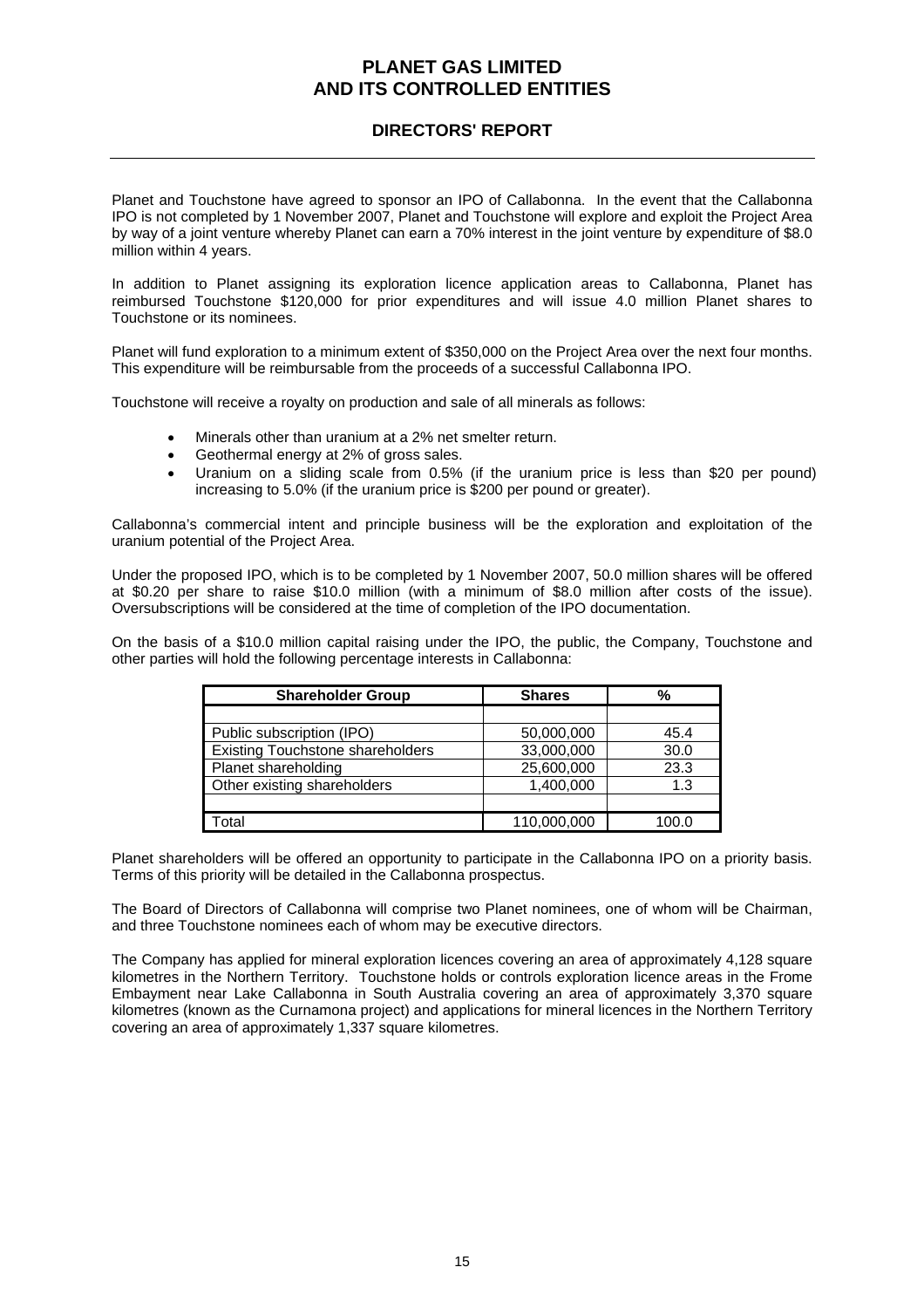### **DIRECTORS' REPORT**

| <b>Tenement</b> | Location                  | Area<br>(Km <sup>2</sup> ) |
|-----------------|---------------------------|----------------------------|
|                 |                           |                            |
| EL274/06        | South Australia           | 131.0                      |
| EL275/06        | South Australia           | 777.0                      |
| EL276/06        | South Australia           | 908.0                      |
| EL277/06        | South Australia           | 528.0                      |
| EL677/06        | South Australia           | 125.0                      |
| EL679/06        | South Australia           | 901.0                      |
| ELA25956        | <b>Northern Territory</b> | 957.7                      |
| ELA25957        | <b>Northern Territory</b> | 1,624.0                    |
| ELA25958        | <b>Northern Territory</b> | 1.546.0                    |
| ELA26006        | <b>Northern Territory</b> | 797.3                      |
| ELA26012        | <b>Northern Territory</b> | 376.6                      |
| ELA26040        | Northern Territory        | 163.3                      |
|                 |                           |                            |
| Total           |                           | 8,834.9                    |

All of these areas are considered to be prospective for uranium and will form the basis for Callabonna's exploration activities and IPO.

The Company's initial focus will be to explore the Curnamona project located in the Frome Embayment in South Australia. The first stage will be an airborne electromagnetic survey to map channels and structure throughout the region with infill in the areas where channels or structure are indicated from previous work. Based on the results from this airborne survey and interpretation of existing data, the Company expects to target favourable structural belts and channels for follow up drilling.

#### *Greenpower Energy Limited*

The Company entered into an agreement with Greenpower Energy Limited ('Greenpower') to sell the Company's Australian CBM projects to Greenpower, which is proposed to be listed for quotation by the ASX.

In summary, the Company has agreed to sell its Australian CBM projects by selling its subsidiary companies which hold the tenements for 12.5 million fully paid ordinary Greenpower shares.

Completion of the sale is conditional upon a number of conditions precedent including that the ASX approves admission of Greenpower to the official list of the ASX following successful completion of its IPO.

Greenpower's operating activities will be focused the exploration, appraisal, drilling and development of CBM projects in Australia, including two hydrocarbon exploration permits it currently holds in the Perth Basin of Western Australia and the Planet exploration projects in the Gippsland and Otway Basins of Victoria, the Willochra and Eromanga Basins of South Australia and the Gunnedah Basin of New South Wales. Greenpower will also consider new acquisitions.

With the Company's focus on its USA based CBM projects, particularly the Powder River Basin projects, this proposed transaction will facilitate increased exploration and development of the Company's Australian CBM projects whilst allowing the Company to retain an interest in the future possible success of the projects.

Planet shareholders will be offered an entitlement to participate in the Greenpower IPO and Planet will hold approximately 16.5% of Greenpower after a proposed \$8.0 million IPO capital raising.

Under the proposed IPO, 40.0 million shares will be offered at \$0.20 per share to raise \$8.0 million. The minimum subscription amount is \$6.0 million and oversubscriptions may be accepted through the issue of a further 10.0 million new shares for a maximum subscription of \$10.0 million.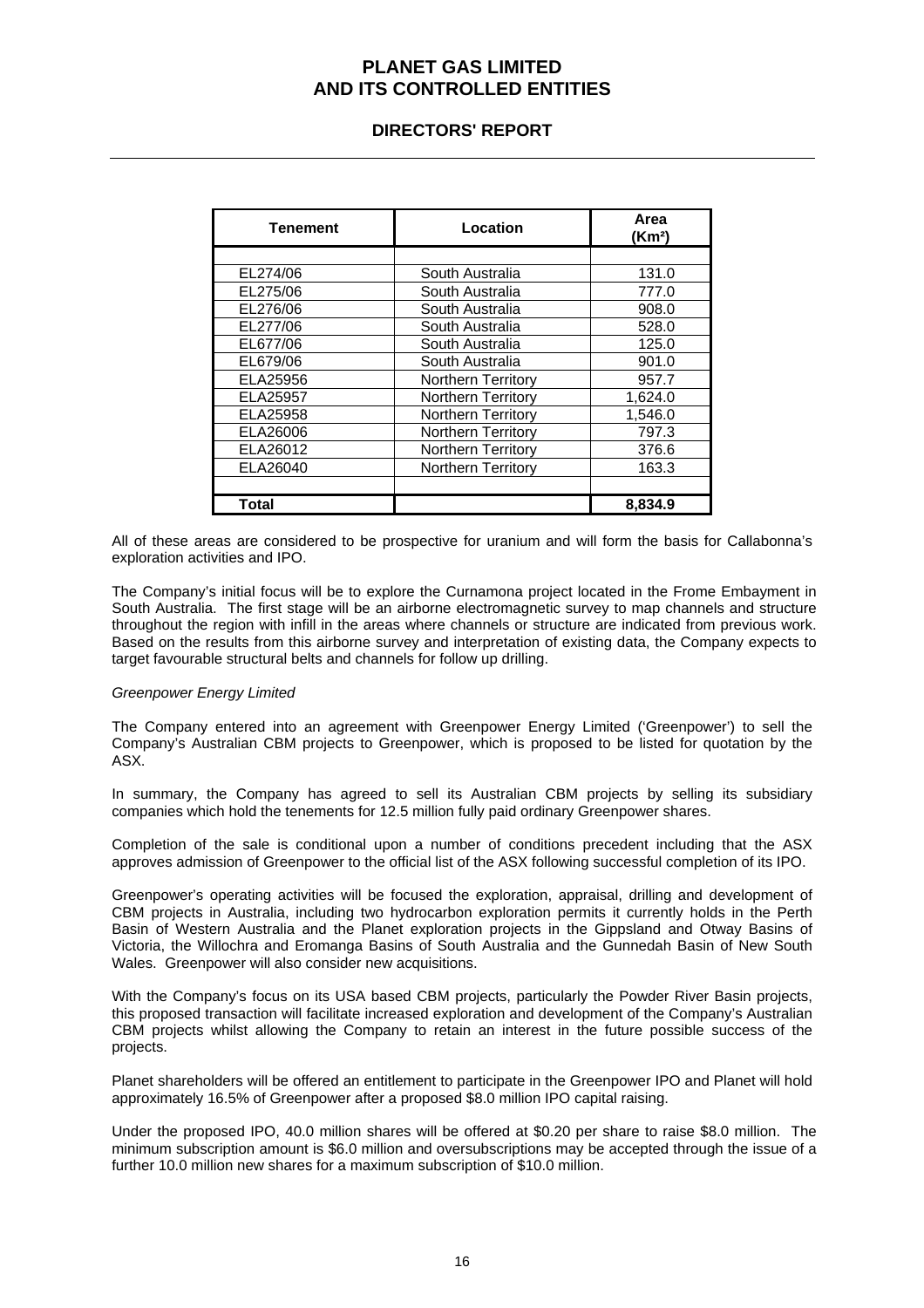### **DIRECTORS' REPORT**

On the basis of an \$8.0 million capital raising under the IPO, the capital structure of Greenpower will be as follows:

| <b>Shareholder Group</b>                | <b>Shares</b> | %    |
|-----------------------------------------|---------------|------|
|                                         |               |      |
| Public subscription (IPO)               | 40,000,000    | 52.7 |
| <b>Existing Greenpower shareholders</b> | 23,421,110    | 30.8 |
| Planet shareholding                     | 12,500,000    | 16.5 |
|                                         |               |      |
| otal                                    | 75,921,110    |      |

Planet shareholders will be offered an opportunity to participate in the Greenpower IPO on a priority basis. Terms of this priority will be detailed in the Greenpower prospectus.

#### **Responsibility Statement**

The information in this report that relates to exploration results is based on information compiled by Bruce F. Riederer, Executive Director of Exploration and Development of Planet Gas Limited and supervised by Dr. Richard Haren who is a Member of The Australasian Institute of Mining and Metallurgy and who has sufficient experience which is relevant to the style of mineralisation and type of deposit under consideration and to the activity undertaken to qualify as a Competent Person as defined in the 2004 Edition of the Australasian Code for Reporting of Exploration Results, Mineral Resources and Ore Reserves. Dr. Richard Haren is self employed and has consented to the inclusion in this report of the matters based on his information in the form and context in which it appears.

#### **Lead Auditor's Independence Declaration**

The lead auditor's independence declaration is set out on page 18 and forms part of the Directors' Report for the half year ended 30 June 2007.

Signed at Sydney this 30th day of August 2007 in accordance with a resolution of the Board of Directors:

**Director Director** 

**Norman A. Seckold Peter J. Nightingale**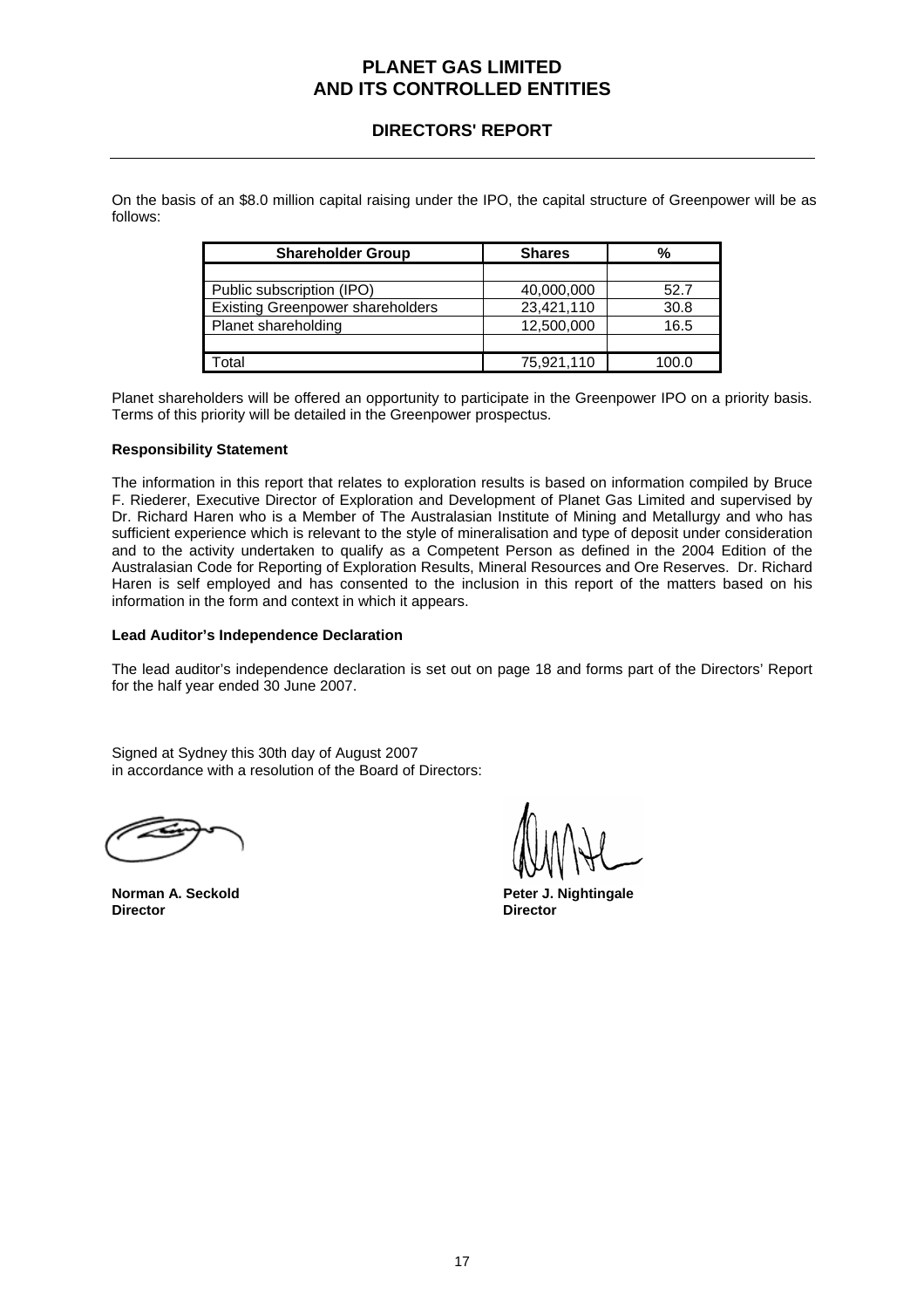

#### **LEAD AUDITOR'S INDEPENDENCE DECLARATION UNDER SECTION 307C OF THE CORPORATIONS ACT 2001**

To the Directors of Planet Gas Limited:

I declare that, to the best of my knowledge and belief, in relation to the review for the six month period ended 30 June 2007, there have been:

- (i) no contraventions of the auditor independence requirements as set out in the Corporations Act 2001 in relation to the review; and
- (ii) no contraventions of any applicable code of professional conduct in relation to the review.

**KPMG** 

**S.J. Board Partner** 

30 August 2007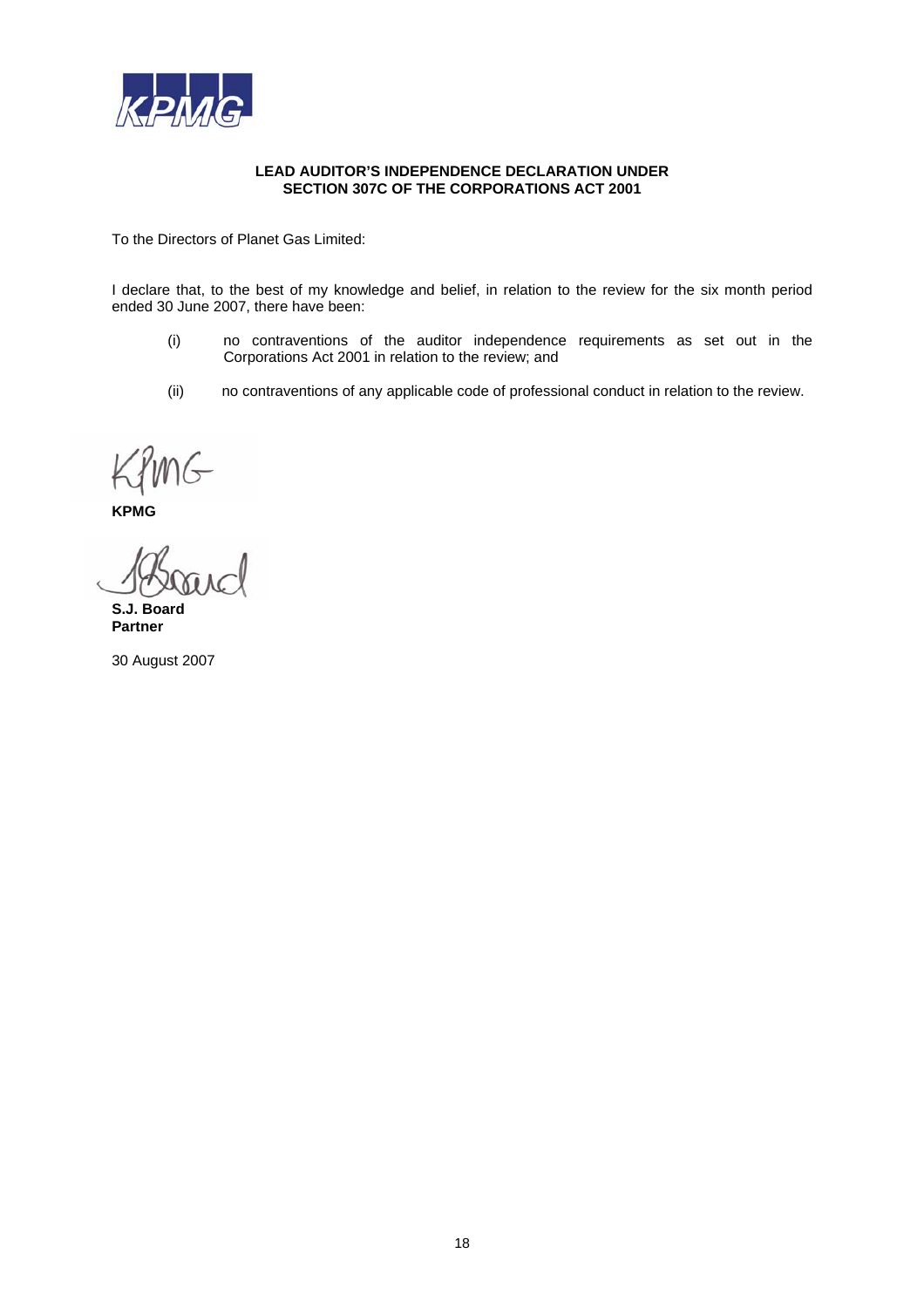### **CONSOLIDATED INTERIM INCOME STATEMENT FOR THE HALF YEAR ENDED 30 JUNE 2007**

|                                                                                                                                                                                                                       |              | <b>Consolidated</b>                                                                                |                                                                                                     |
|-----------------------------------------------------------------------------------------------------------------------------------------------------------------------------------------------------------------------|--------------|----------------------------------------------------------------------------------------------------|-----------------------------------------------------------------------------------------------------|
|                                                                                                                                                                                                                       | <b>Notes</b> | <b>Six Months</b><br><b>Ended</b><br>30 June 2007<br>\$                                            | <b>Six Months</b><br><b>Ended</b><br>30 June 2006<br>\$                                             |
| Revenue from sale of coal bed methane<br>Production and transport costs<br>Administration and consultants' expenses<br>Audit fees<br>Depreciation expense<br>Amortisation expense<br>Travel expense<br>Other expenses |              | 152,728<br>(364,199)<br>(412, 845)<br>(14, 018)<br>(3, 156)<br>(74, 784)<br>(35, 206)<br>(27, 434) | 270,680<br>(363, 783)<br>(316, 138)<br>(34, 548)<br>(4, 877)<br>(91, 239)<br>(89, 405)<br>(31, 792) |
| <b>Results from operating activities</b>                                                                                                                                                                              |              | (778, 914)                                                                                         | (661, 102)                                                                                          |
| Financial income<br><b>Financial expenses</b>                                                                                                                                                                         |              | 28,790<br>(116, 404)                                                                               | 52,217                                                                                              |
| Net financing income/(expenses)                                                                                                                                                                                       |              | (87, 614)                                                                                          | 52,217                                                                                              |
| Loss before income tax<br>Income tax expense relating to ordinary activities                                                                                                                                          |              | (866, 528)                                                                                         | (608, 885)                                                                                          |
| Loss for the period                                                                                                                                                                                                   |              | (866, 528)                                                                                         | (608, 885)                                                                                          |
| Basic loss per share                                                                                                                                                                                                  | 5            | $(0.46)$ cents                                                                                     | $(0.35)$ cents                                                                                      |
| Diluted loss per share                                                                                                                                                                                                | 5            | $(0.46)$ cents                                                                                     | $(0.35)$ cents                                                                                      |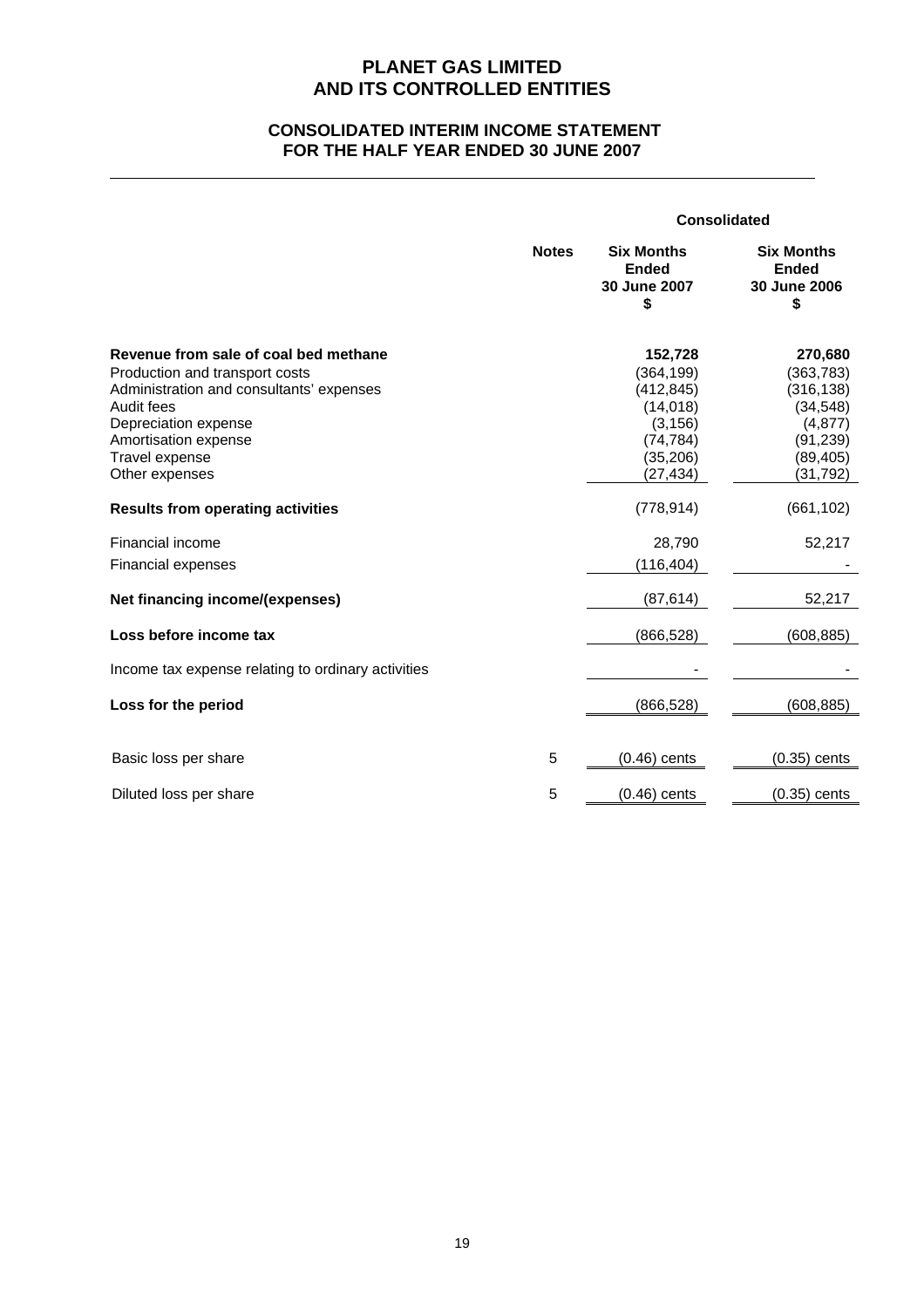### **CONSOLIDATED INTERIM STATEMENT OF RECOGNISED INCOME AND EXPENSE FOR THE HALF YEAR ENDED 30 JUNE 2007**

|                                                    |                                                         | <b>Consolidated</b>                                     |  |
|----------------------------------------------------|---------------------------------------------------------|---------------------------------------------------------|--|
|                                                    | <b>Six Months</b><br><b>Ended</b><br>30 June 2007<br>\$ | <b>Six Months</b><br><b>Ended</b><br>30 June 2006<br>\$ |  |
| Foreign exchange translation differences           | (1,230,317)                                             | 39,775                                                  |  |
| Net income recognised directly in equity           | (1,230,317)                                             | 39,775                                                  |  |
| Loss for the period                                | (866, 528)                                              | (608, 885)                                              |  |
| Total recognised income and expense for the period | (2,096,845)                                             | (569, 110)                                              |  |

Other movements in equity arising from transactions with owners as owners are set out in note 6.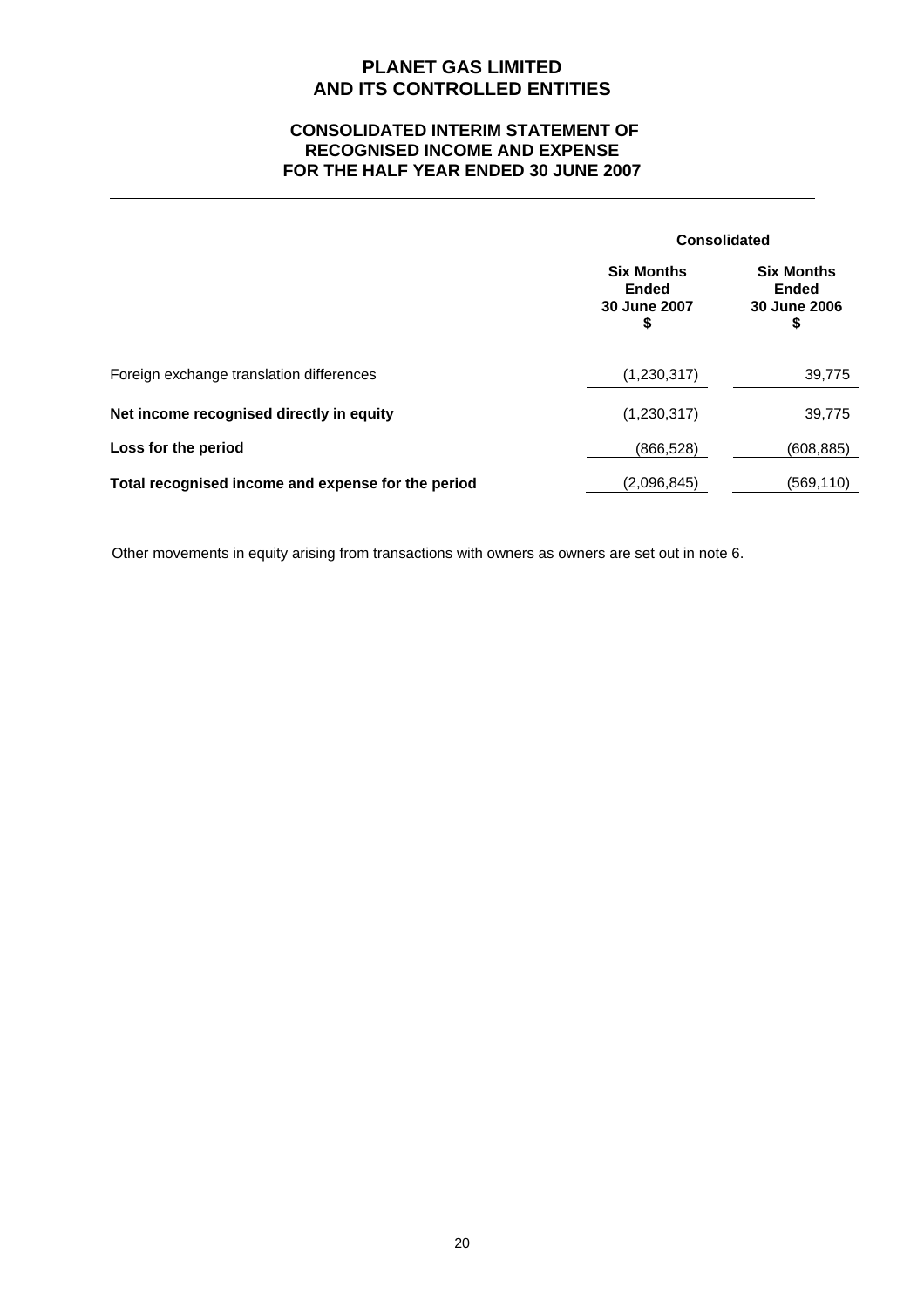### **CONSOLIDATED INTERIM BALANCE SHEET AS AT 30 JUNE 2007**

|                                                                   | <b>Consolidated</b> |                                |                                 |
|-------------------------------------------------------------------|---------------------|--------------------------------|---------------------------------|
|                                                                   | <b>Notes</b>        | 30 June<br>2007<br>\$          | 31 December<br>2006<br>\$       |
| <b>Current assets</b>                                             |                     |                                |                                 |
| Cash and cash equivalents<br>Trade and other receivables<br>Other |                     | 1,781,700<br>122,769<br>37,079 | 1,065,779<br>153,540<br>141,485 |
| <b>Total current assets</b>                                       |                     | 1,941,548                      | 1,360,804                       |
| <b>Non-current assets</b>                                         |                     |                                |                                 |
| Property, plant and equipment                                     |                     | 15,816,520                     | 15,868,596                      |
| Exploration and evaluation expenditure                            |                     | 4,801,118                      | 5,067,856                       |
| Other                                                             |                     | 355,574                        | 189,515                         |
| <b>Total non-current assets</b>                                   |                     | 20,973,212                     | 21,125,967                      |
| <b>Total assets</b>                                               |                     | 22,914,760                     | 22,486,771                      |
|                                                                   |                     |                                |                                 |
| <b>Current liabilities</b><br>Trade and other payables            |                     | 764,051                        | 852,583                         |
| <b>Borrowings</b>                                                 |                     | 650,418                        | 1,900,418                       |
| <b>Total current liabilities</b>                                  |                     | 1,414,469                      | 2,753,001                       |
|                                                                   |                     |                                |                                 |
| <b>Non-current liabilities</b>                                    |                     |                                |                                 |
| Other payables                                                    |                     | 1,465,555                      | 1,502,689                       |
| <b>Total non-current liabilities</b>                              |                     | 1,465,555                      | 1,502,689                       |
| <b>Total liabilities</b>                                          |                     | 2,880,024                      | 4,255,690                       |
| <b>Net assets</b>                                                 |                     | 20,034,736                     | 18,231,081                      |
|                                                                   |                     |                                |                                 |
| <b>Equity</b>                                                     |                     |                                |                                 |
| Issued capital<br>Option premium reserve                          | 6                   | 26,889,388<br>46,058           | 22,988,889<br>46,058            |
| <b>Retained losses</b>                                            | $\overline{7}$      | (4,050,146)                    | (3, 183, 618)                   |
| Foreign currency translation reserve                              |                     | (2,850,564)                    | (1,620,248)                     |
| <b>Total equity</b>                                               |                     | 20,034,736                     | 18,231,081                      |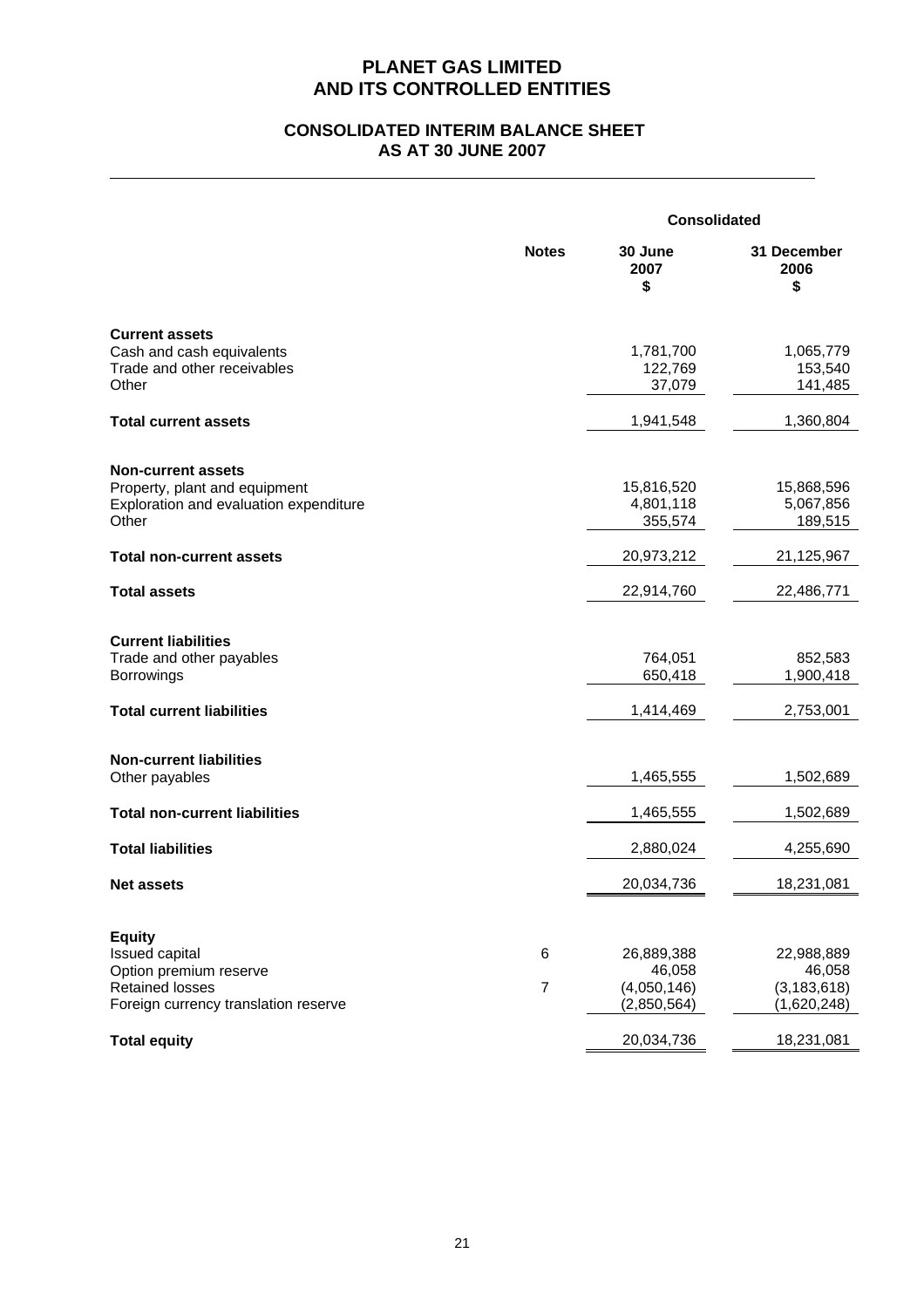### **CONSOLIDATED INTERIM STATEMENT OF CASH FLOWS FOR THE HALF YEAR ENDED 30 JUNE 2007**

|                                                                                                                                                                                                                                | Consolidated                                            |                                                                 |
|--------------------------------------------------------------------------------------------------------------------------------------------------------------------------------------------------------------------------------|---------------------------------------------------------|-----------------------------------------------------------------|
|                                                                                                                                                                                                                                | <b>Six Months</b><br><b>Ended</b><br>30 June 2007<br>\$ | <b>Six Months</b><br>Ended<br>30 June 2006<br>\$                |
| Cash flows from operating activities                                                                                                                                                                                           |                                                         |                                                                 |
| Cash receipts from customers<br>Cash paid to suppliers<br>Payments for production                                                                                                                                              | 181,168<br>(466, 276)<br>(352, 602)                     | 450,920<br>(473, 853)<br>(516, 421)                             |
| Cash generated from operations                                                                                                                                                                                                 | (637, 710)                                              | (539, 354)                                                      |
| Interest received                                                                                                                                                                                                              | 19,230                                                  | 45,498                                                          |
| Net cash from operating activities                                                                                                                                                                                             | (618, 480)                                              | (493, 856)                                                      |
| Cash flows from investing activities                                                                                                                                                                                           |                                                         |                                                                 |
| Payments for exploration and evaluation expenditure<br>Payments for acquisitions of exploration areas<br>Payments for development expenditure<br>Payments for capitalised production costs<br>Payments for plant and equipment | (210, 857)<br>(127, 426)<br>(937, 951)<br>(7, 574)      | (525, 896)<br>(361, 815)<br>(1,972,421)<br>(55, 351)<br>(1,505) |
| Net cash from investing activities                                                                                                                                                                                             | (1, 283, 808)                                           | (2,916,988)                                                     |
| Cash flows from financing activities                                                                                                                                                                                           |                                                         |                                                                 |
| Proceeds from issue of shares<br>Costs of share issue<br>Interest paid                                                                                                                                                         | 2,790,000<br>(139,500)<br>(26, 041)                     | 4,000,000<br>(12,800)                                           |
| Net cash from financing activities                                                                                                                                                                                             | 2,624,459                                               | 3,987,200                                                       |
|                                                                                                                                                                                                                                |                                                         |                                                                 |
| Net increase in cash and cash equivalents                                                                                                                                                                                      | 722,171                                                 | 576,356                                                         |
| Cash and cash equivalents at the beginning of the financial period                                                                                                                                                             | 1,065,779                                               | 1,530,861                                                       |
| Effect of exchange rate fluctuations on cash held                                                                                                                                                                              | (6, 250)                                                | 3,661                                                           |
| Cash and cash equivalents at the end of the financial period                                                                                                                                                                   | 1,781,700                                               | 2,110,878                                                       |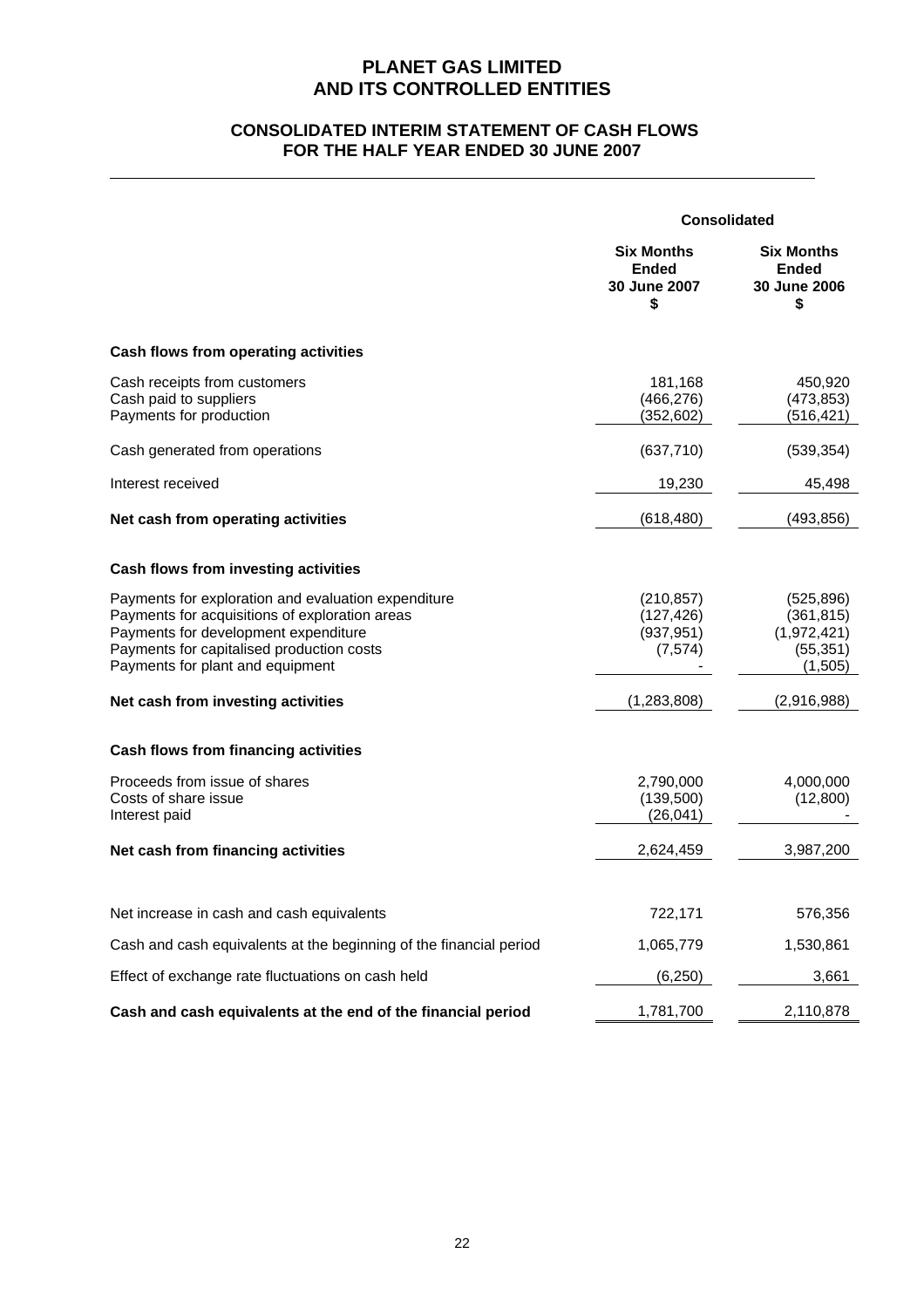### **NOTES TO THE CONSOLIDATED INTERIM FINANCIAL STATEMENTS FOR THE HALF YEAR ENDED 30 JUNE 2007**

#### **NOTE 1 - REPORTING ENTITY**

Planet Gas Limited (the 'Company') is a company domiciled in Australia. The consolidated interim financial report of the Company as at and for the half year ended 30 June 2007 comprises the Company and its subsidiaries (together referred to as the 'Group').

The consolidated annual financial report of the Group as at and for the year ended 31 December 2006 is available upon request from the Company's registered office at Level 8, 261 George Street, Sydney, NSW, 2000 or at www.planetgas.com.

#### **NOTE 2 - STATEMENT OF COMPLIANCE**

The consolidated interim financial report is a general purpose financial report which has been prepared in accordance with AASB 134 *Interim Financial Reporting* and the Corporations Act 2001.

The consolidated interim financial report does not include all of the information required for a full annual financial report, and should be read in conjunction with the consolidated annual financial report of the Group as at and for the year ended 31 December 2006.

This consolidated interim financial report was approved by the Board of Directors on 30 August 2007.

#### **NOTE 3 - SIGNIFICANT ACCOUNTING POLICIES**

Except as described below, the accounting policies applied by the Group in this consolidated interim financial report are the same as those applied by the Group in its consolidated financial report as at and for the year ended 31 December 2006.

The Group has elected to early adopt AASB 2007-4 Amendments to Australian Accounting Standards arising from ED151 and Other Amendments (April 2007) (AASB 2007-4).

#### **NOTE 4 - ESTIMATES**

The preparation of the interim financial report requires management to make judgements, estimates and assumptions that affect the application of accounting policies and the reported amounts of assets and liabilities, income and expense. Actual results may differ from these estimates.

In preparing this consolidated interim financial report, the significant judgements made by management in applying the Group's accounting policies and the key sources of estimation uncertainty were the same as those that applied to the consolidated financial report as at and for the year ended 31 December 2006.

|                                                 | <b>Consolidated</b>   |                       |
|-------------------------------------------------|-----------------------|-----------------------|
|                                                 | 30 June<br>2007<br>\$ | 30 June<br>2006<br>\$ |
| <b>NOTE 5 - LOSS PER SHARE</b>                  |                       |                       |
| Basic loss per share has been calculated using: |                       |                       |
| Net loss for the half year                      | 866,528               | 608,885               |
| Weighted average number of ordinary shares      | 187,700,321           | 174,808,292           |

There are no dilutive potential ordinary shares.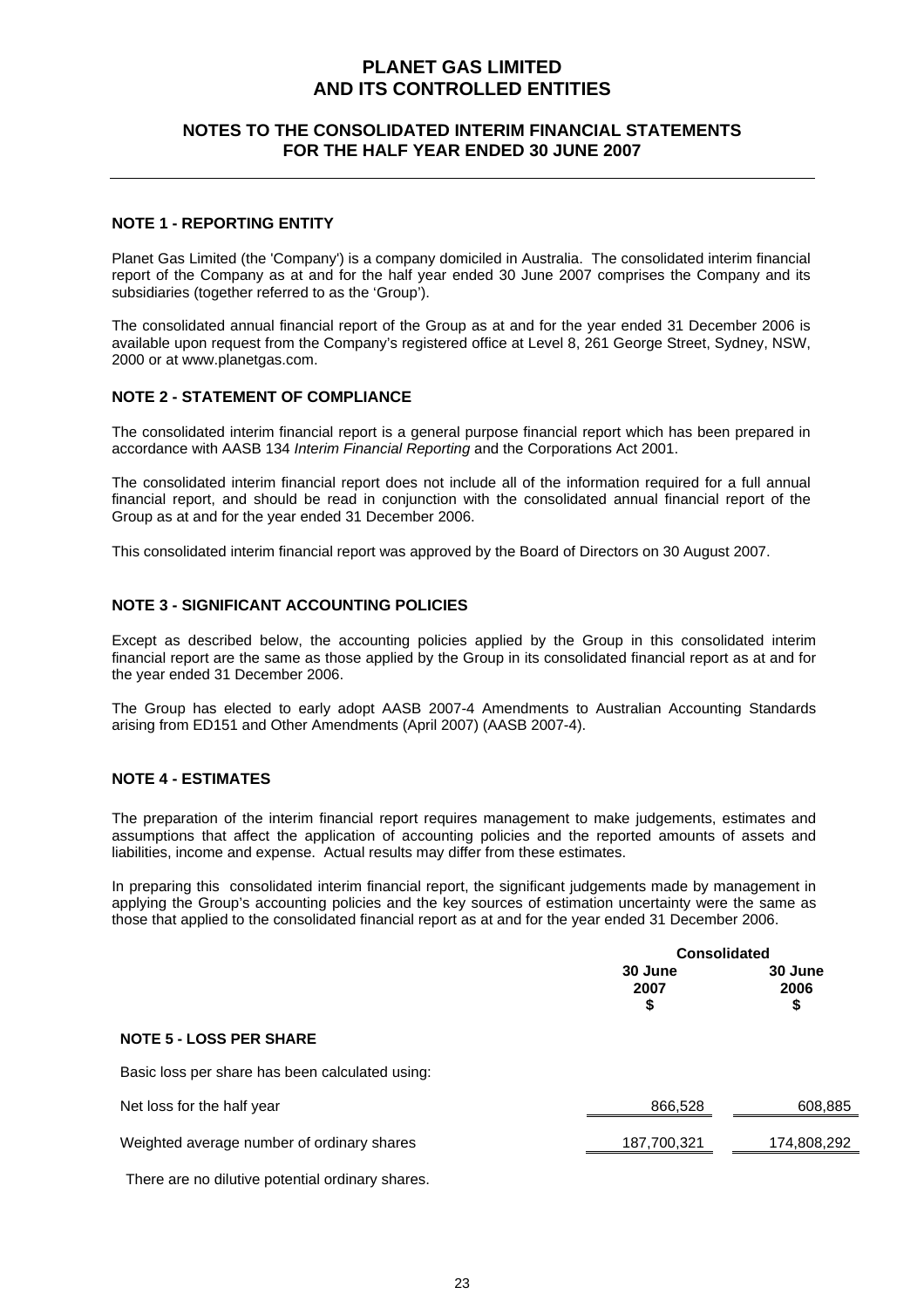### **NOTES TO THE CONSOLIDATED INTERIM FINANCIAL STATEMENTS FOR THE HALF YEAR ENDED 30 JUNE 2007**

| <b>NOTE 6 - ISSUED CAPITAL</b>                                                                                  | 30 June<br>2007 | 31 December<br>2006<br>S |
|-----------------------------------------------------------------------------------------------------------------|-----------------|--------------------------|
| <b>Fully paid ordinary shares</b><br>195,917,403 (31 December 2006 - 182,720,086) fully<br>paid ordinary shares | 26,889,388      | 22,988,889               |

Fully paid ordinary shares carry one vote per share and carry the right to dividends.

During the half-year ended 30 June 2007:

- The company issued 4,197,317 new shares to Cornell Capital, LP as repayment of \$1,250,000 under the convertible loan agreement of 11 December 2006.
- The Company issued 9,000,000 shares for cash totalling \$2,790,000. There were no amounts unpaid on shares issued. Transaction costs of \$139,500 were recognised as a reduction of the proceeds of issue in these shares.

|                                                       |                                                        | <b>Consolidated</b>                                     |  |
|-------------------------------------------------------|--------------------------------------------------------|---------------------------------------------------------|--|
|                                                       | <b>Six Months</b><br><b>Ended</b><br>30 June 2007<br>S | <b>Six Months</b><br><b>Ended</b><br>30 June 2006<br>\$ |  |
| <b>NOTE 7 - RETAINED LOSSES</b>                       |                                                        |                                                         |  |
| Retained losses at the beginning of the half year     | 3,183,618                                              | 1,499,224                                               |  |
| Net loss attributable to members of the parent entity | 866,528                                                | 608,885                                                 |  |
| Retained losses at the end of the half year           | 4,050,146                                              | 2,108,109                                               |  |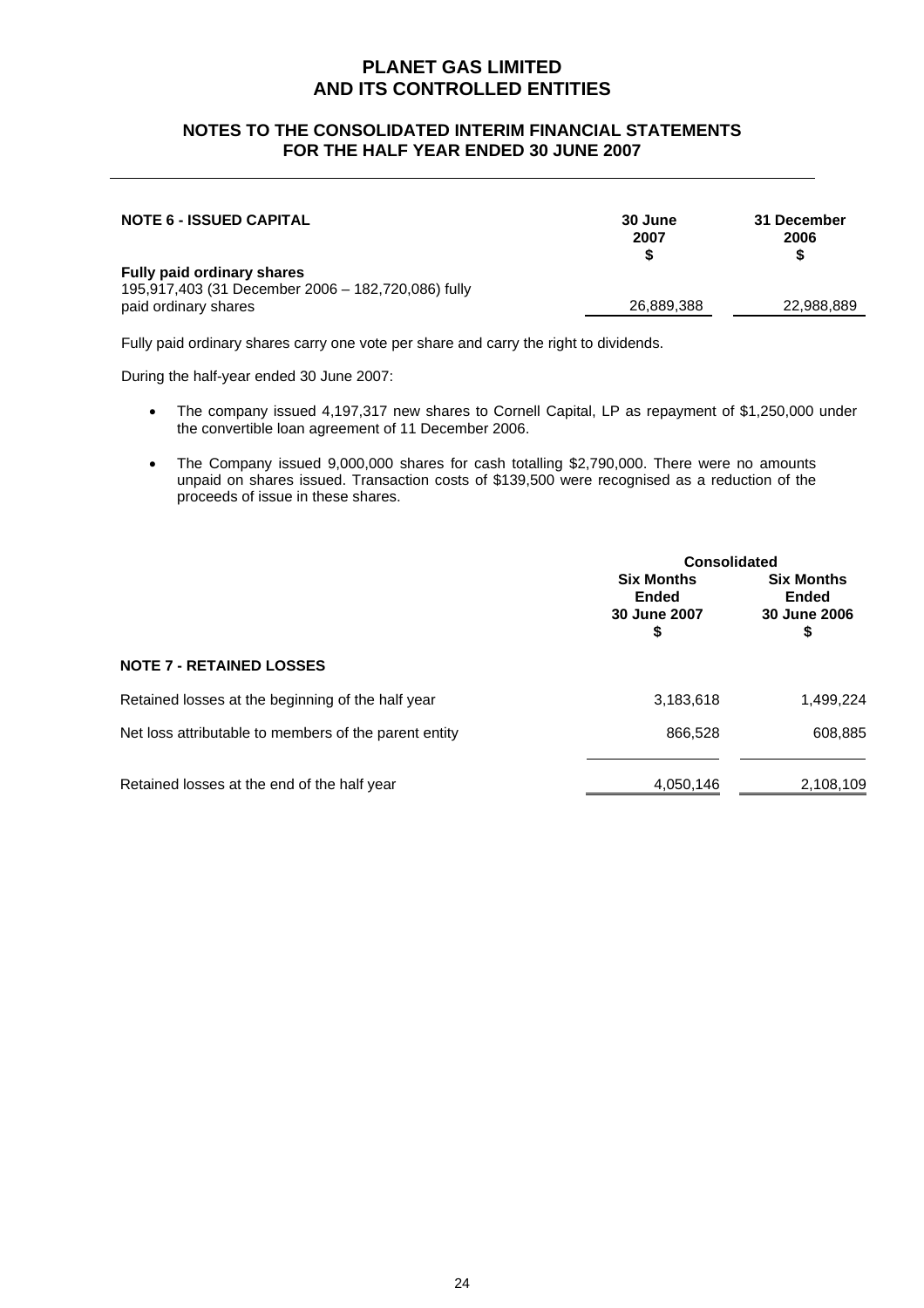### **NOTES TO THE CONSOLIDATED INTERIM FINANCIAL STATEMENTS FOR THE HALF YEAR ENDED 30 JUNE 2007**

#### **NOTE 8 - FINANCIAL REPORTING BY SEGMENTS**

The consolidated entity operates wholly within the mining industry in Australia and the United States.

| <b>Geographical Segments</b>                                                     | <b>Australia</b> | <b>United States</b> | <b>Consolidated</b><br><b>Total</b> |
|----------------------------------------------------------------------------------|------------------|----------------------|-------------------------------------|
| 30 June 2007                                                                     | \$               | \$                   | \$                                  |
| <b>Revenue</b><br>External segment revenue<br>Unallocated revenue                |                  | 152,728              | 152,728<br>28,790                   |
| <b>Total revenue</b>                                                             |                  |                      | 181,518                             |
| <b>Result</b><br>Segment result<br>Tax expense<br>Unallocated corporate expenses |                  | (366, 639)           | (366, 639)<br>(499, 889)            |
| <b>Net loss</b>                                                                  |                  |                      | (866, 528)                          |
| <b>Assets</b><br>Segment assets<br>Unallocated corporate assets                  | 4,493,705        | 18,413,339           | 22,907,045<br>7,715                 |
|                                                                                  |                  |                      | 22,914,760                          |
| <b>Liabilities</b><br>Segment liabilities<br>Unallocated liabilities             | 49,500           | 2,180,106            | 2,229,606<br>650,418<br>2,880,024   |
|                                                                                  |                  |                      |                                     |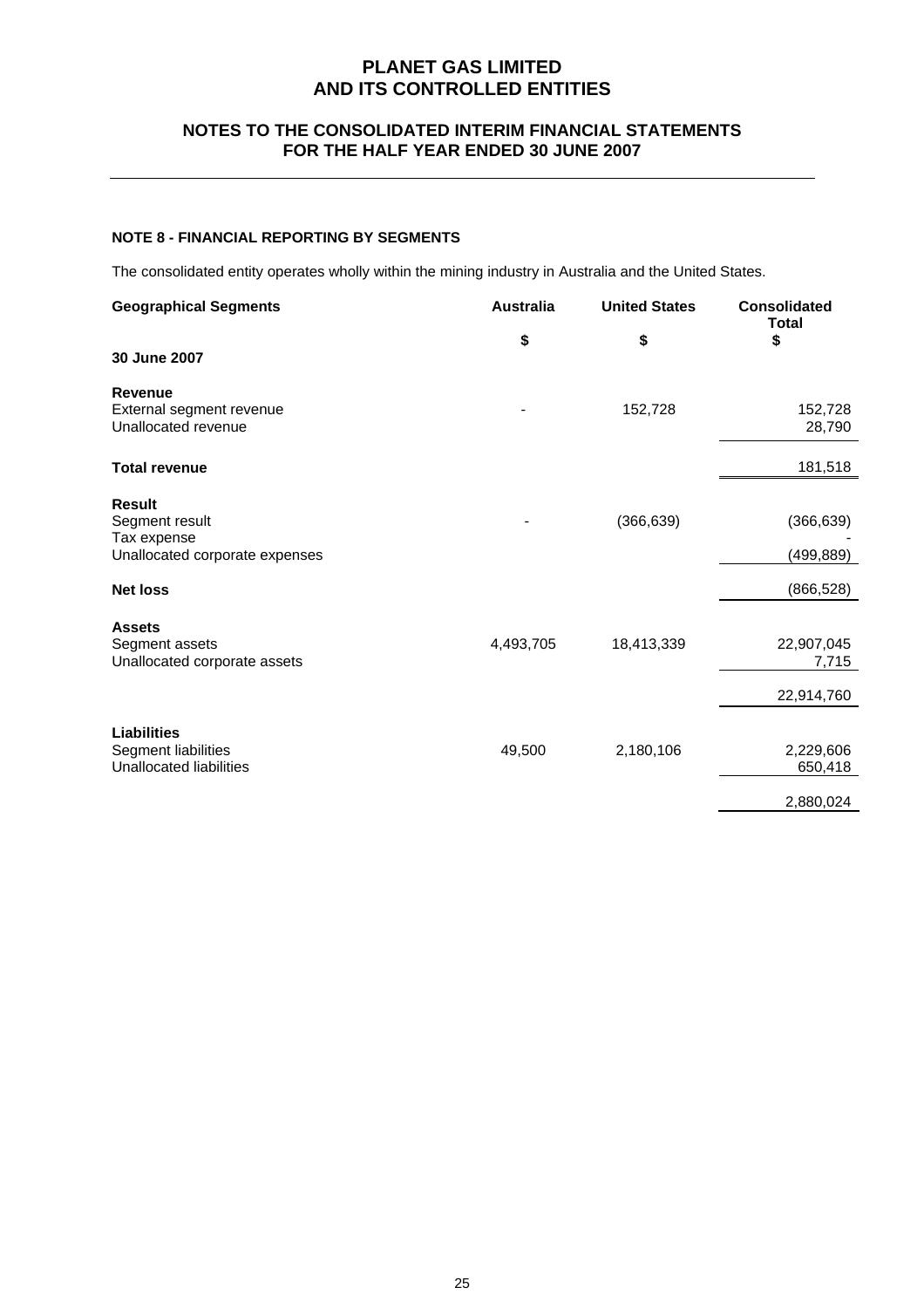### **NOTES TO THE CONSOLIDATED INTERIM FINANCIAL STATEMENTS FOR THE HALF YEAR ENDED 30 JUNE 2007**

**30 June 2006** 

| <b>Revenue</b>                 |           |            |            |
|--------------------------------|-----------|------------|------------|
| External segment revenue       |           | 270,680    | 270,680    |
| Unallocated revenue            |           |            | 52,217     |
| <b>Total revenue</b>           |           |            | 322,897    |
| Result                         |           |            |            |
| Segment result                 |           | (132, 835) | (132, 835) |
| Tax expense                    |           |            |            |
| Unallocated corporate expenses |           |            | (476, 050) |
| <b>Net loss</b>                |           |            | (608, 855) |
| <b>Assets</b>                  |           |            |            |
| Segment assets                 | 4,529,558 | 17,813,988 | 22,343,546 |
| Unallocated corporate assets   |           |            | 11,893     |
|                                |           |            | 22,355,438 |
|                                |           |            |            |
| <b>Liabilities</b>             |           |            |            |
| Segment liabilities            | 83,155    | 1,954,955  | 2,038,110  |

Division of the consolidated entities results and assets into geographical segments has been ascertained by direct identification of assets and revenue cost centres. There are no intersegment revenue transactions and the major product is coal bed methane.

#### **NOTE 9 - CONTROLLED ENTITIES**

*Parent Entity* 

Planet Gas Limited, a listed public company, incorporated in Australia.

*Wholly-Owned Controlled Entities* 

Davidson Prospecting Pty Limited, incorporated in Australia. Greenpower Energy Pty Limited, incorporated in Australia. Indpro Consulting Pty Limited, incorporated in Australia. Sawells Pty Limited, incorporated in Australia. Pauper's Dream Company, incorporated in the United States of America. Planet Gas Properties LLC, incorporated in the United States of America. Planet Gas Resources LLC, incorporated in the United States of America.

During the half-year ended 30 June 2007, the Company acquired Indpro Consulting Pty Limited, an Australian wholly owned subsidiary, for an initial investment of \$100 and the fair value of the net assets acquired was \$100.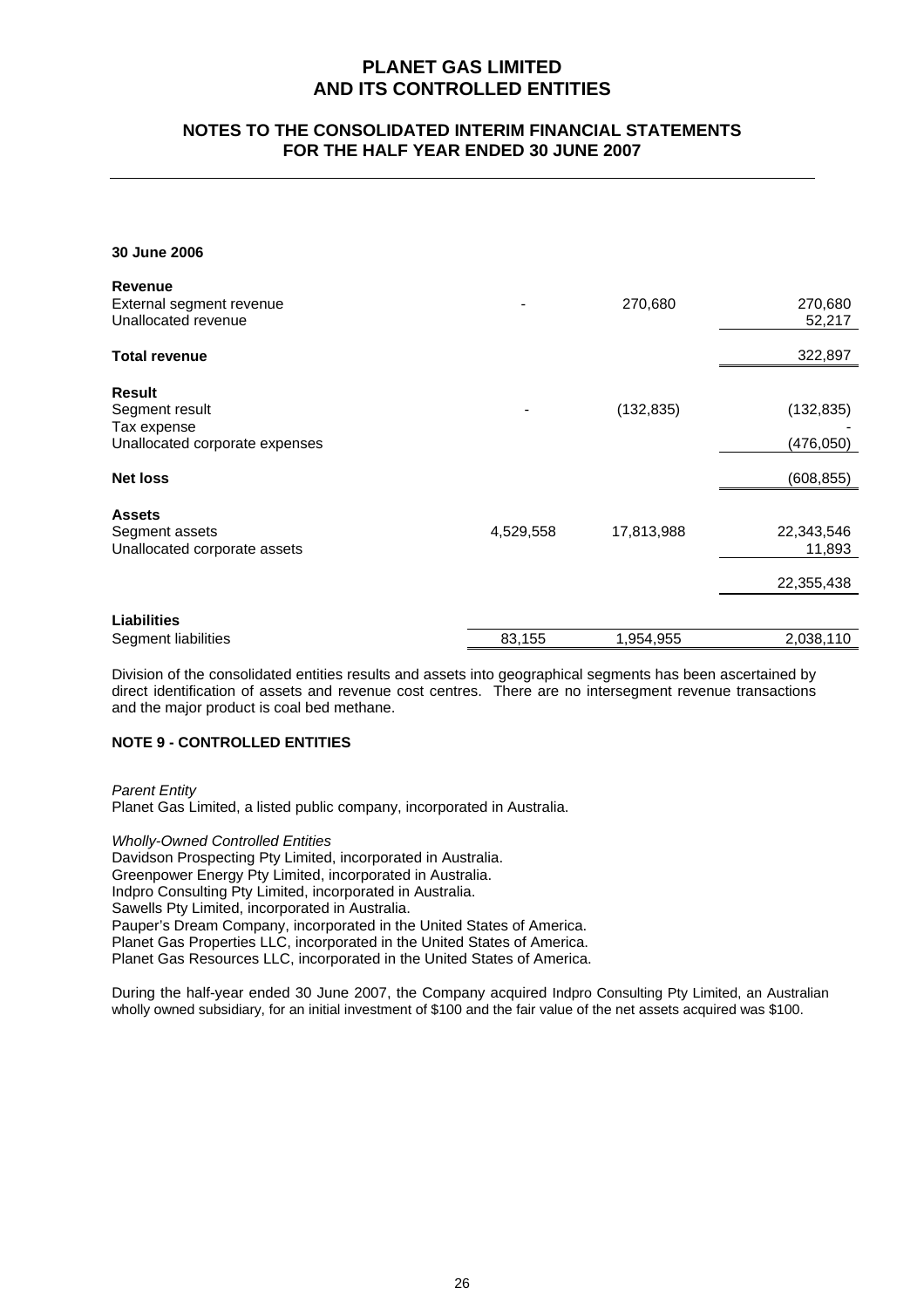### **DIRECTORS' DECLARATION**

In the opinion of the directors of Planet Gas Limited:

- (a) the financial statements and notes set out on pages 19 to 26, are in accordance with the Corporations Act 2001, including:
	- (i) giving a true and fair view of the Group's financial position as at 30 June 2007 and of its performance for the six month period ended on that date; and
	- (ii) complying with Australian Accounting Standards AASB 134 "Interim Financial Reporting" and the Corporations Regulations 2001; and
- (b) there are reasonable grounds to believe that the Company will be able to pay its debts as and when they become due and payable.

Signed at Sydney this 30th day of August 2007 in accordance with a resolution of the Board of Directors:

**Director Director** 

**Norman A. Seckold Peter J. Nightingale Peter J. Nightingale**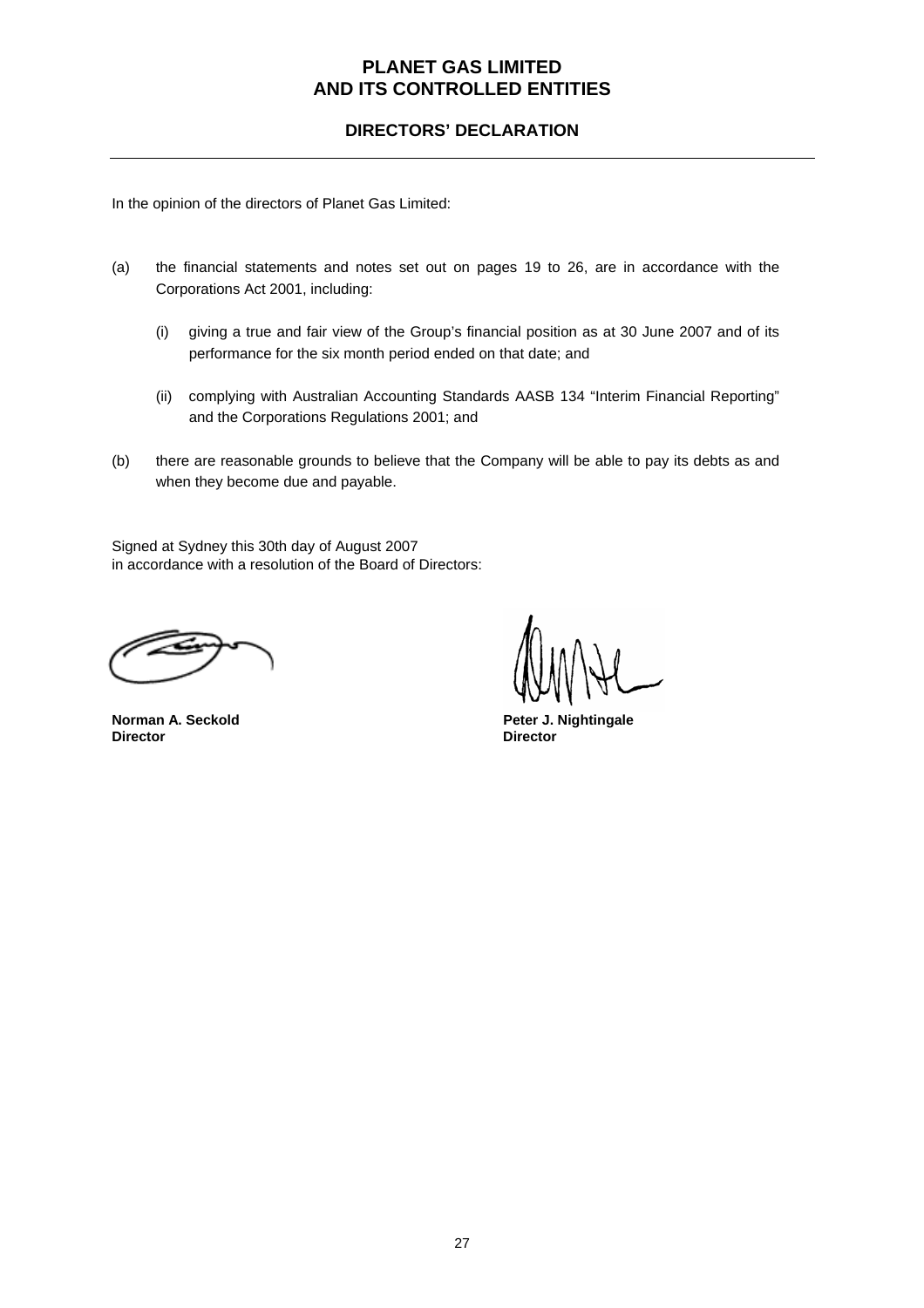

#### **Independent auditor's review report to the members of Planet Gas Limited**

#### **Report on the financial report**

We have reviewed the accompanying interim financial report of Planet Gas Limited, which comprises the consolidated interim balance sheet as at 30 June 2007, consolidated interim income statement, consolidated interim statement of recognised income and expense and consolidated interim cash flow statement for the 6 month interim period ended on that date, a description of accounting policies and other explanatory notes 1 to 9, and the directors' declaration of the Group comprising the company and the entities it controlled at the interim period's end or from time to time during the interim period.

#### **Directors' responsibility for the financial report**

The directors of the company are responsible for the preparation and fair presentation of the interim financial report in accordance with Australian Accounting Standard AASB 134 *Interim Financial Reporting* and the *Corporations Act 2001*. This responsibility includes designing, implementing and maintaining internal control relevant to the preparation and fair presentation of the interim financial report that is free from material misstatement, whether due to fraud or error; selecting and applying appropriate accounting policies; and making accounting estimates that are reasonable in the circumstances.

#### **Auditor's responsibility**

Our responsibility is to express a conclusion on the interim financial report based on our review. We conducted our review in accordance with Auditing Standard on Review Engagements ASRE 2410 *Review of an Interim Financial Report Performed by the Independent Auditor of the Entity,* in order to state whether, on the basis of the procedures described, we have become aware of any matter that makes us believe that the interim financial report is not in accordance with the *Corporations Act 2001* including: giving a true and fair view of the Group's financial position as at 30 June 2007 and its performance for the interim period ended on that date; and complying with Australian Accounting Standard AASB 134 *Interim Financial Reporting* and the *Corporations Regulations 2001*. As auditor of Planet Gas Limited, ASRE 2410 requires that we comply with the ethical requirements relevant to the audit of the annual financial report.

A review of a interim financial report consists of making enquiries, primarily of persons responsible for financial and accounting matters, and applying analytical and other review procedures. A review is substantially less in scope than an audit conducted in accordance with Australian Auditing Standards and consequently does not enable us to obtain assurance that we would become aware of all significant matters that might be identified in an audit. Accordingly, we do not express an audit opinion.

#### **Conclusion**

Based on our review, which is not an audit, we have not become aware of any matter that makes us believe that the interim financial report of Planet Gas Limited is not in accordance with the *Corporations Act 2001*, including:

- (a) giving a true and fair view of the Group's financial position as at 30 June 2007 and of its performance for the 6 month interim period ended on that date; and
- (b) complying with Australian Accounting Standard AASB 134 *Interim Financial Reporting* and the Corporations Regulations 2001.

 $KPMG$ <br>  $KPMG$ 

**S.J. Board Partner** 

30 August 2007